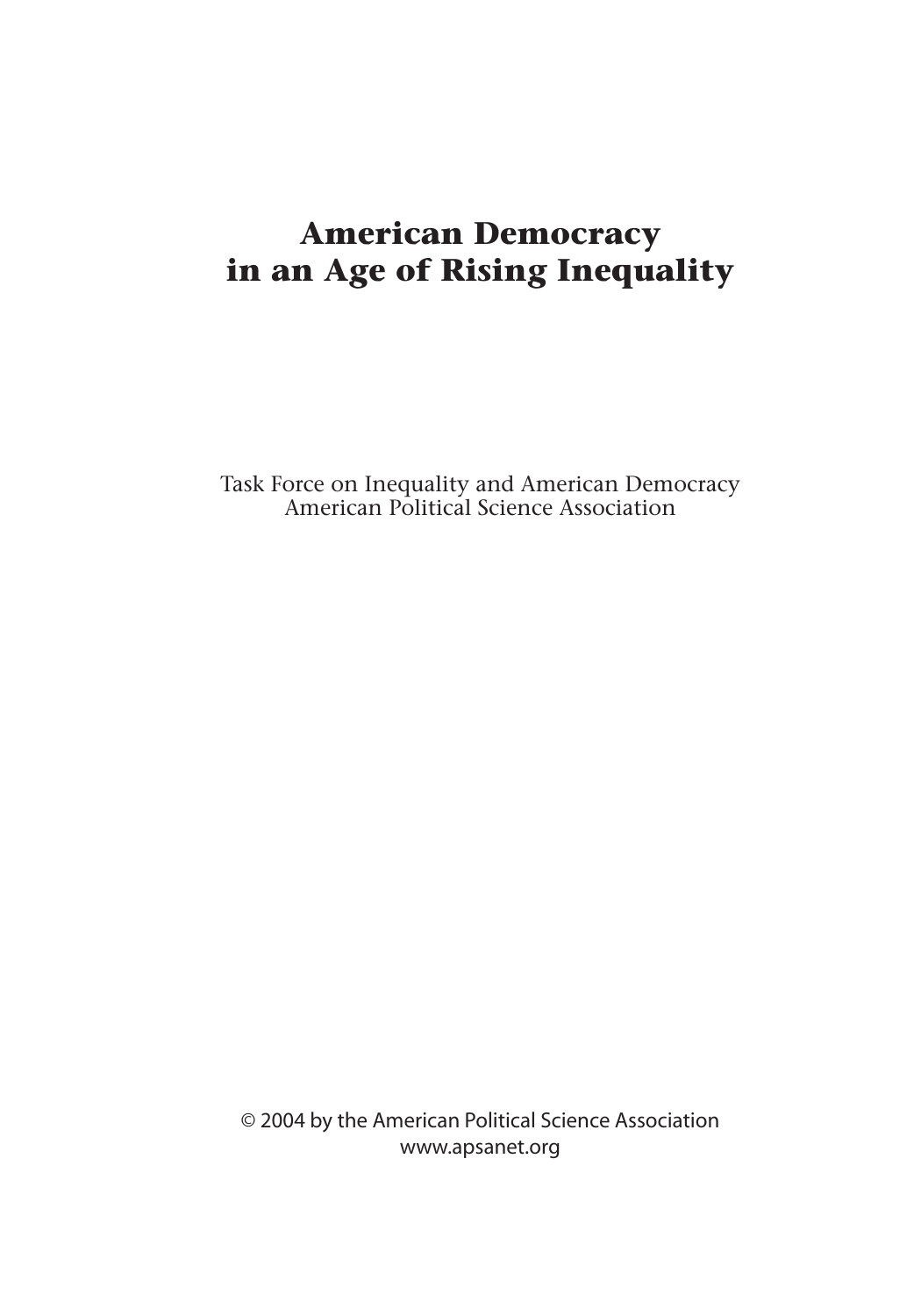# *Task Force on Inequality and American Democracy*

Lawrence Jacobs, Chair University of Minnesota

Ben Barber University of Maryland

Larry Bartels Princeton University

Michael Dawson Harvard University

Morris Fiorina Stanford University

Jacob Hacker Yale University

Rodney Hero Notre Dame University

Hugh Heclo George Mason University

# **Media Contacts:**

Lawrence R. Jacobs: Phone: (612) 625-3384 Email: ljacobs@polisci.umn.edu

Theda Skocpol: Phone: (617) 876-8051 Email: skocpol@fas.harvard.edu

The Task Force on Inequality and American Democracy was convened by the American Political Science Association with the support of the Russell Sage Foundation. The opinions expressed in the report are solely those of the task force members. No opinions, statements of fact, or conclusions in the report should be attributed to the American Political Science Association or to the Russell Sage Foundation.

Claire Jean Kim University of California, Irvine

Suzanne Mettler Syracuse University

Benjamin Page Northwestern University

Dianne Pinderhughes University of Illinois at Urbana-Champaign

Kay Lehman Schlozman Boston College

Theda Skocpol Harvard University

Sidney Verba Harvard University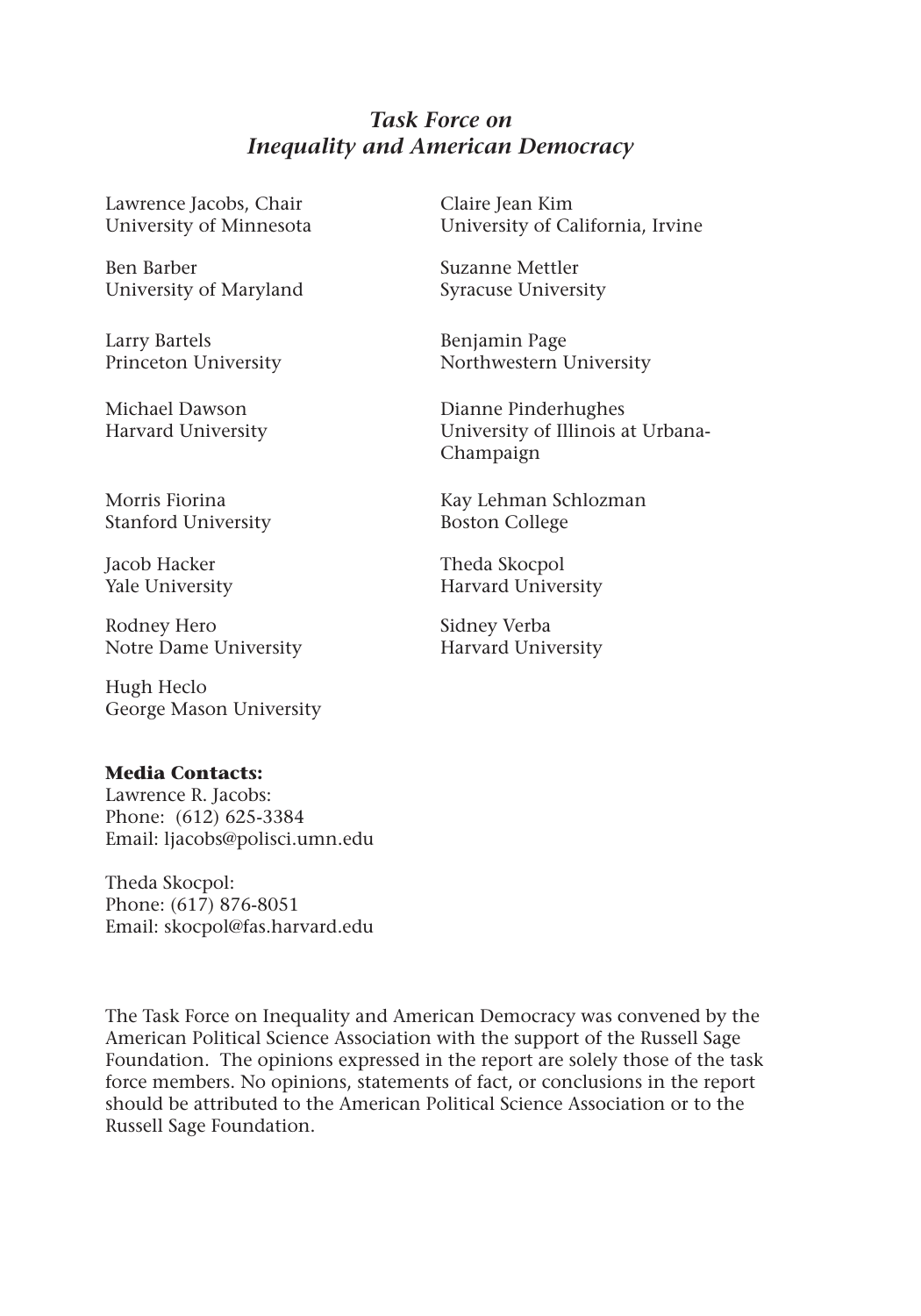Equal political voice and democratically responsive government are widely cherished American ideals. Indeed, the United States is vigorously promoting democracy abroad. Yet, what is happening to democracy at home? Our country's ideals of equal citizenship and responsive government may be under growing threat in an era of persistent and rising inequalities. Disparities of income, wealth, and access to opportunity are growing more sharply in the United States than in many other nations, and gaps between races and ethnic groups persist. Progress toward realizing American ideals of democracy may have stalled, and in some arenas reversed.

We have reached this conclusion as members of the Task Force on Inequality and American Democracy formed under the auspices of the 14,000-member American Political Science Association. As one of several task forces formed to enhance the public relevance of political science, our Task Force was charged to review and assess the best current scholarship about the health and functioning of U.S. democracy in a time of rising inequality. We have carefully surveyed the evidence about three important, interlinked areas of concern: citizen participation, government responsiveness, and patterns of public policy-making and their consequences. We speak for ourselves and not officially for the American Political Science Association. Our conclusions are meant to provoke discussion and debate, not only in professional circles but also in the broader public. We have done our work as experts, paying close attention to data and evidence in all of its ambiguity.<sup>1</sup> Yet we also speak as concerned citizens of American democracy.

Generations of Americans have worked to equalize citizen voice across lines of income, race, and gender. Today, however, the voices of American citizens are raised and heard unequally. The privileged participate more than others and are increasingly well organized to press their demands on government. Public officials, in turn, are much more responsive to the privileged than to average citizens and the least affluent. Citizens with lower or moderate incomes speak with a whisper that is lost on the ears of inattentive government officials, while the advantaged roar with a clarity and consistency that policy-makers readily hear and routinely follow. The scourge of overt discrimination against African-Americans and women has been replaced by a more subtle but potent threat —– the growing concentration of the country's wealth and income in the hands of the few. Progress toward realizing America's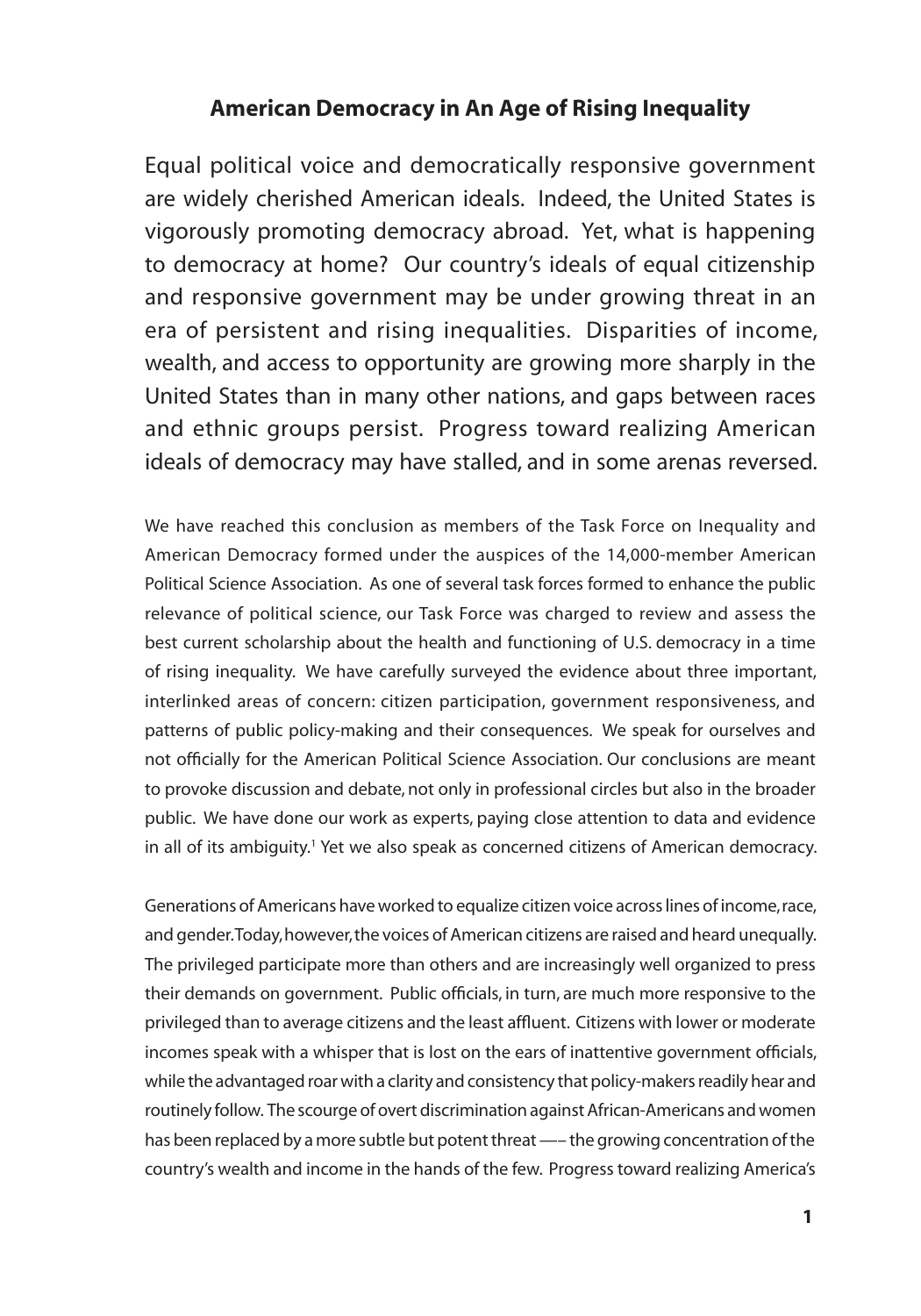democratic promise can surely be revived. But to counter current trends that undermine inclusion and fairness, we must work together for democratic renewal. Failure to take urgent and concerted steps to expand political participation and enhance democratic responsiveness — and failure to use democratic means creatively to temper rising social disparities — will surely endanger our longstanding democratic ideals at home and undermine our country's efforts to spread the hope of equal citizenship abroad.

# **Equal Rights, Rising Economic Inequality, and American Democracy**

American society has become both more and less equal in recent decades. Following the Civil Rights revolution of the 1950s and 1960s, racial segregation and exclusion were no longer legal or socially acceptable. Whites and African-Americans began to participate together in schools and colleges, the job market, and all manner of political and civic organizations. Gender barriers have also been breached since the 1960s, with women now able to pursue most of the same economic and political opportunities as men. Many other previously marginalized groups have also gained rights to full participation in American institutions

**Citizens with lower or moderate incomes speak with a whisper that is lost on the ears of inattentive government officials, while the advantaged roar with a clarity and consistency that policymakers readily hear and routinely follow.**

and have begun to demand — and to varying degrees enjoy  $-$  the dignity of equal citizenship.<sup>2</sup>

But as U.S. society has become more integrated across the previous barriers of race, ethnicity, gender, and other longstanding forms of social exclusion, it has simultaneously experienced growing gaps of income and wealth. Gaps have grown not just between the poor and the rest of society, but also between privileged professionals, managers, and business owners on the one hand, and the middle strata of regular white-collar and blue-collar employees on the other hand. Many middle-class families are just barely

staying afloat with two parents working.<sup>3</sup> And many African-Americans, Latinos, and women who head families find themselves losing ground. There are signs of increased segregation by, for example, income and race in our public schools.4 Meanwhile, the rich and the superrich have gotten much more so — especially since the mid-1970s.<sup>5</sup> Indeed, the very richest one percent of Americans has pulled away from not only the poor but also the middle class.

Disparities in wealth and income have recently grown more sharply in the United States than in Canada, France, Germany, Italy, and many other advanced industrial democracies. Many kinds of statistics could be cited to document this statement. Figure 1 presents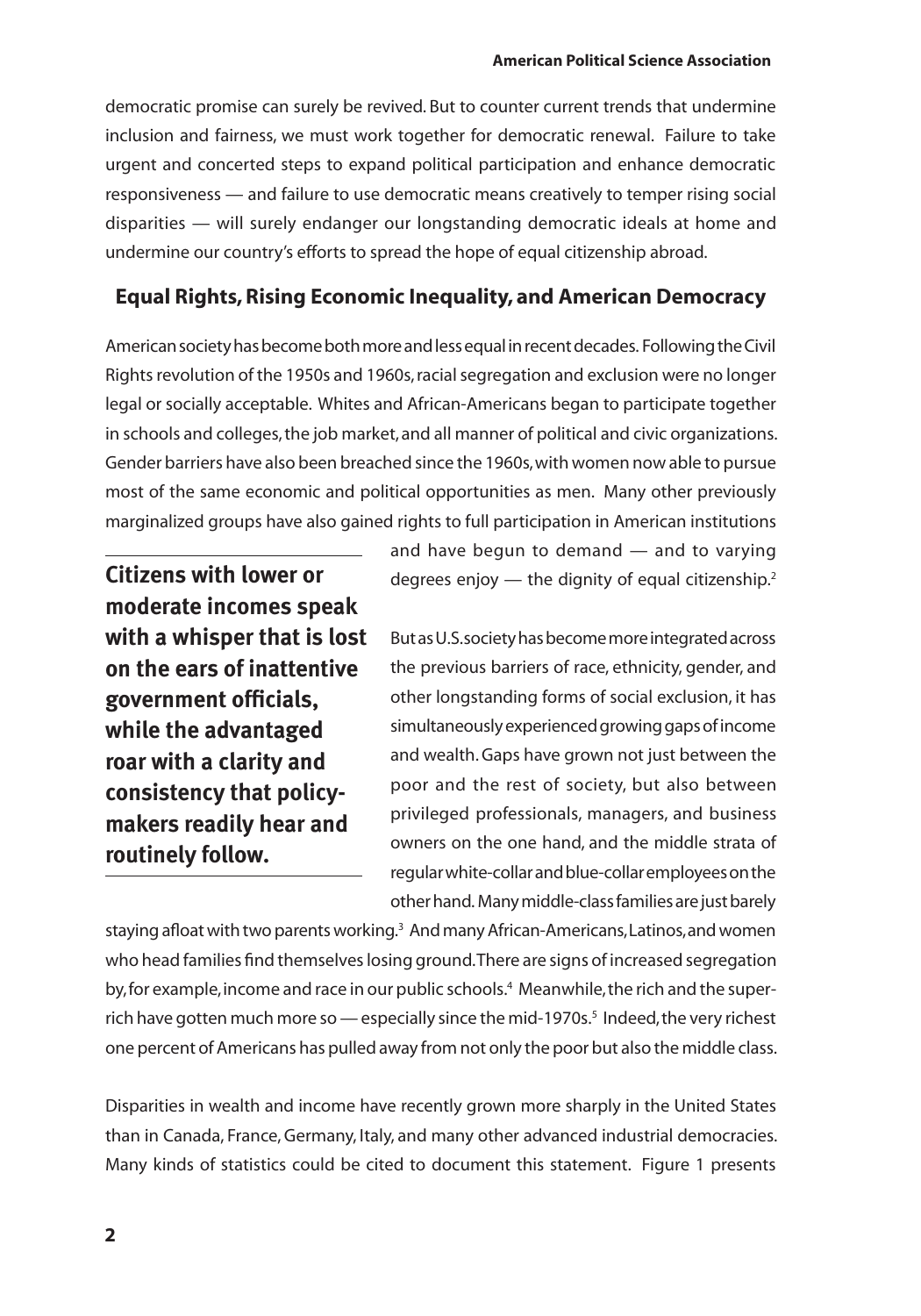information about income trends for American families compared with families in Britain and France. The proportion of income accruing to the top one-tenth of one percent of families ran along parallel tracks for much of the 20th century. All three countries reduced inequality from the end of World War I through World War II and until the 1960s. But from the mid-1970s on, the United States rapidly diverged from its two allies and became far more unequal. By 1998, the share of income held by the very rich was two or three times higher in the United States than in Britain and France.

Some Americans have moved up the income ladder. But upward mobility of the few has not offset the economic disparities among the many. Indeed, many Americans have to work harder just to maintain their current economic position.<sup>6</sup>

Disparities are particularly striking when it comes to comparisons across races. Even as the absolute economic circumstances of minorities have improved, the median white household earned 62 percent more income and possessed twelvefold more wealth than the median black household, with nearly two-thirds of black households (61 percent) and

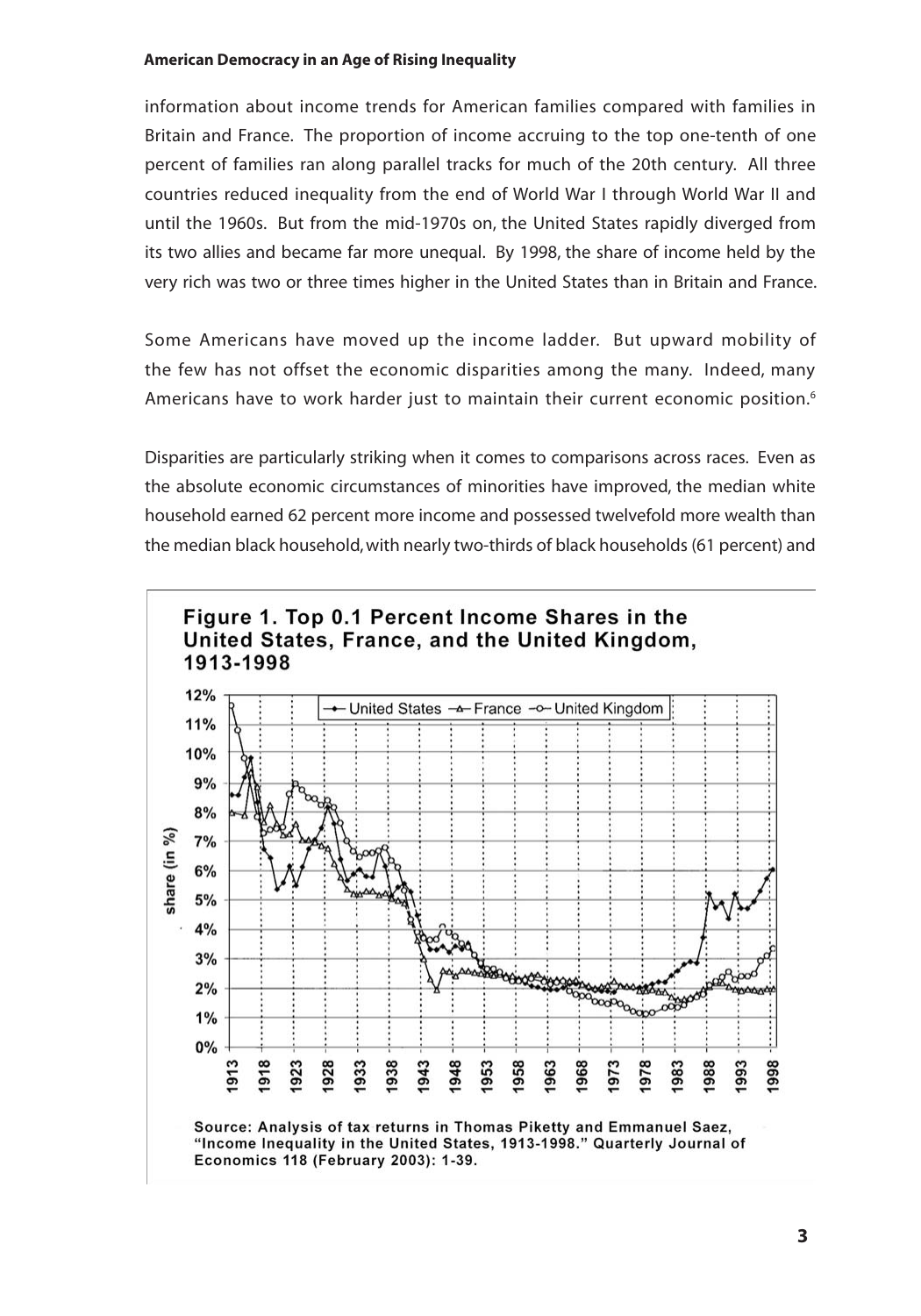#### **American Political Science Association**

half of Hispanic households lacking any financial assets, as compared with only a quarter of their white counterparts. Even young, married, black couples in which both adults work — the shining beacons of progress toward racial equality — still earn 20 percent less income than their white counterparts and possess a staggering 80 percent less net worth. Living conditions remain fragile for the black middle class, and continue to lag far behind those experienced by their white counterparts. And, of course, the life circumstances of African-Americans who have not reached the middle class are even more precarious.<sup>7</sup> The Civil Rights era helped lift the absolute levels of income and wealth enjoyed by African-Americans and Hispanics, but they remain unacceptably far behind white America.

Persistent and rising economic inequalities in the United States result from a variety of causes — including changes in technology, new forms of family life, and market forces promoting global integration. Similar changes face many nations. Yet the policies pursued by various governments matter. Regulations, tax policy, and social programs can be used to buffer rising socioeconomic inequalities in an era of globalization and demographic and technological change.<sup>8</sup> Policies pursued — or not pursued — help to explain sharper socioeconomic disparities in the U.S. compared to more muted inequalities in Canada, Germany, France, and other advanced industrialized countries.

*How concerned should we be about persistent and rising socioeconomic inequalities?* According to opinion surveys, Americans accept considerable disparities of income and wealth — much more than their European counterparts do.<sup>9</sup> Unequal economic outcomes are seen as largely reflecting differences among individuals rather than flaws in the economic system. Americans support private property and free enterprise, and see much of the skewed distribution of wealth and income as a legitimate result of differences in individual talent and effort.

But it is important to remember that Americans accept economic inequalities only when they are sure that everyone has an equal chance to get ahead — to make the best of life for the individual and his or her family. Government is expected to help ensure equal opportunity for all, not to tilt toward those who already have wealth and power.

Even more clearly, Americans celebrate and expect equal democratic rights. Americans fervently believe that everyone should have an equal say in our democratic politics, helping to shape what government does. They embrace whole-heartedly the ideal enunciated by the U.S. Declaration of Independence that "all men are created equal," which in our time means that every citizen — regardless of income, gender, race, and ethnicity — should have an equal voice in representative government.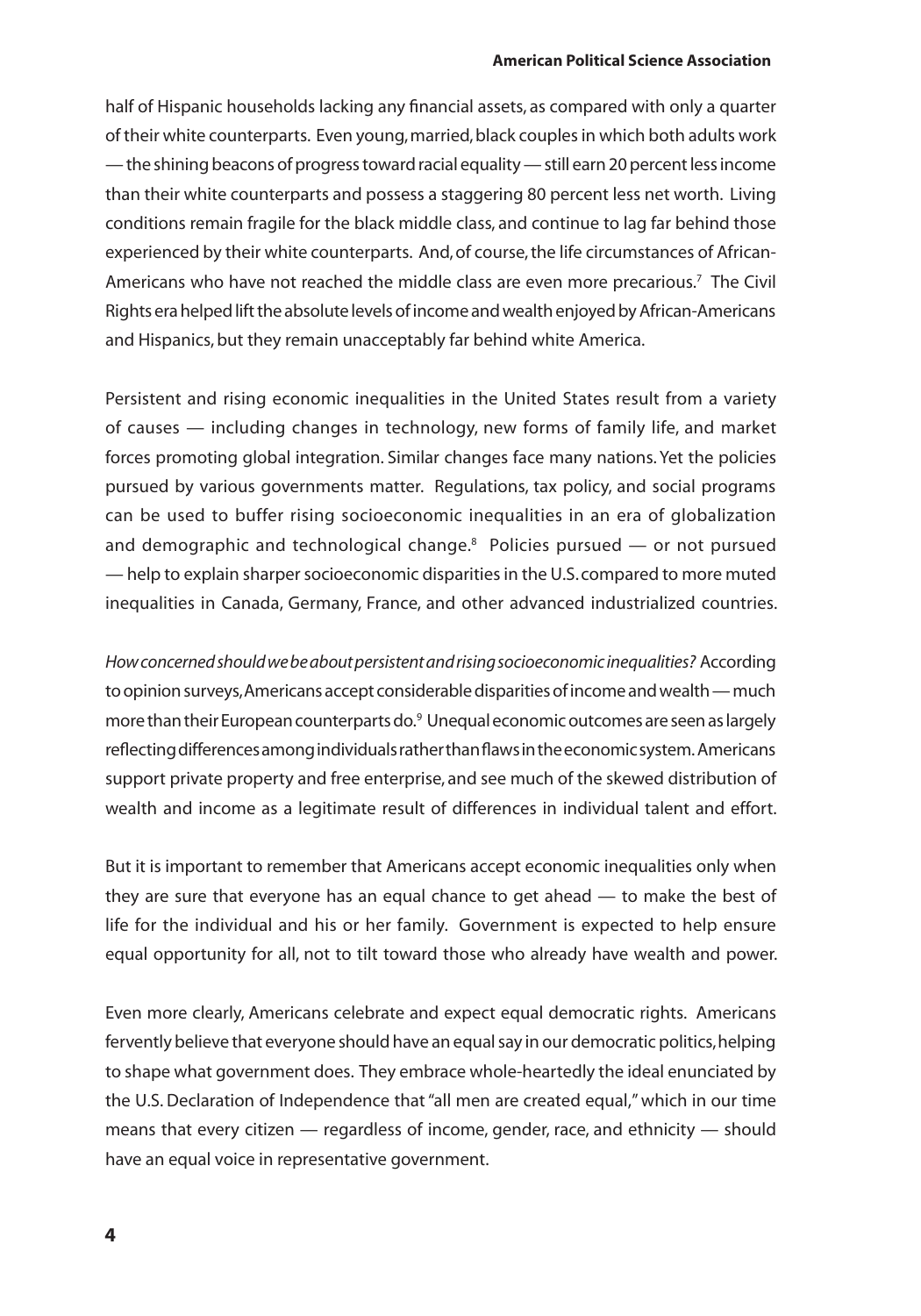According to a host of opinion surveys and other indicators, Americans are increasingly worried about disparities of participation, voice, and government responsiveness. Citizens are much less likely than they were several decades ago to trust government to "do the right thing." Between the mid-1960s and the mid-1990s the proportion of Americans who felt that "the government is run by a few big interests looking out only for themselves" more than doubled to reach 76 percent, while the number who believed that "public officials don't care

about what people think" grew from 36 percent to 66 percent.10 More than six in 10 respondents to a 1995 survey cited too much influence by special interests as a reason for not trusting government.<sup>11</sup>

The evidence our Task Force has compiled suggests that our fellow citizens are right to be concerned about the health of our democracy. We find disturbing inequalities in the political voice expressed through elections and other avenues

**Nearly nine out of 10 individuals in families with incomes over \$75,000 reported voting in presidential elections while only half of those in families with incomes under \$15,000 reported voting.** 

of participation. We find that our governing institutions are much more responsive to the privileged than to other Americans. And we find that the policies fashioned by our government today may be doing less than celebrated programs enacted in the past to promote equal opportunity and security and enhance citizen dignity and participation. Indeed, worrisome trends in all three of these areas — citizen voice, government decisionmaking, and public policy — may be coming together to amplify the influence of the few and promote government unresponsive to the values and needs of the many. Such a negative spiral can, in turn, prompt Americans to become increasingly discouraged about the effectiveness of democratic governance, spreading cynicism and withdrawal from elections and other arenas of public life.

# **Unequal Voices**

Only some Americans fully exercise their rights as citizens, and they usually come from the more advantaged segments of society. Those who enjoy higher incomes, more occupational success, and the highest levels of formal education, are the ones most likely to participate in politics and make their needs and values known to government officials.

# **The Half of Americans Who Vote**

Voting is the most obvious means for Americans to exercise their rights of citizenship, yet only a third of eligible voters participate in mid-term congressional elections and only about half turn out for today's presidential elections. Even voters in presidential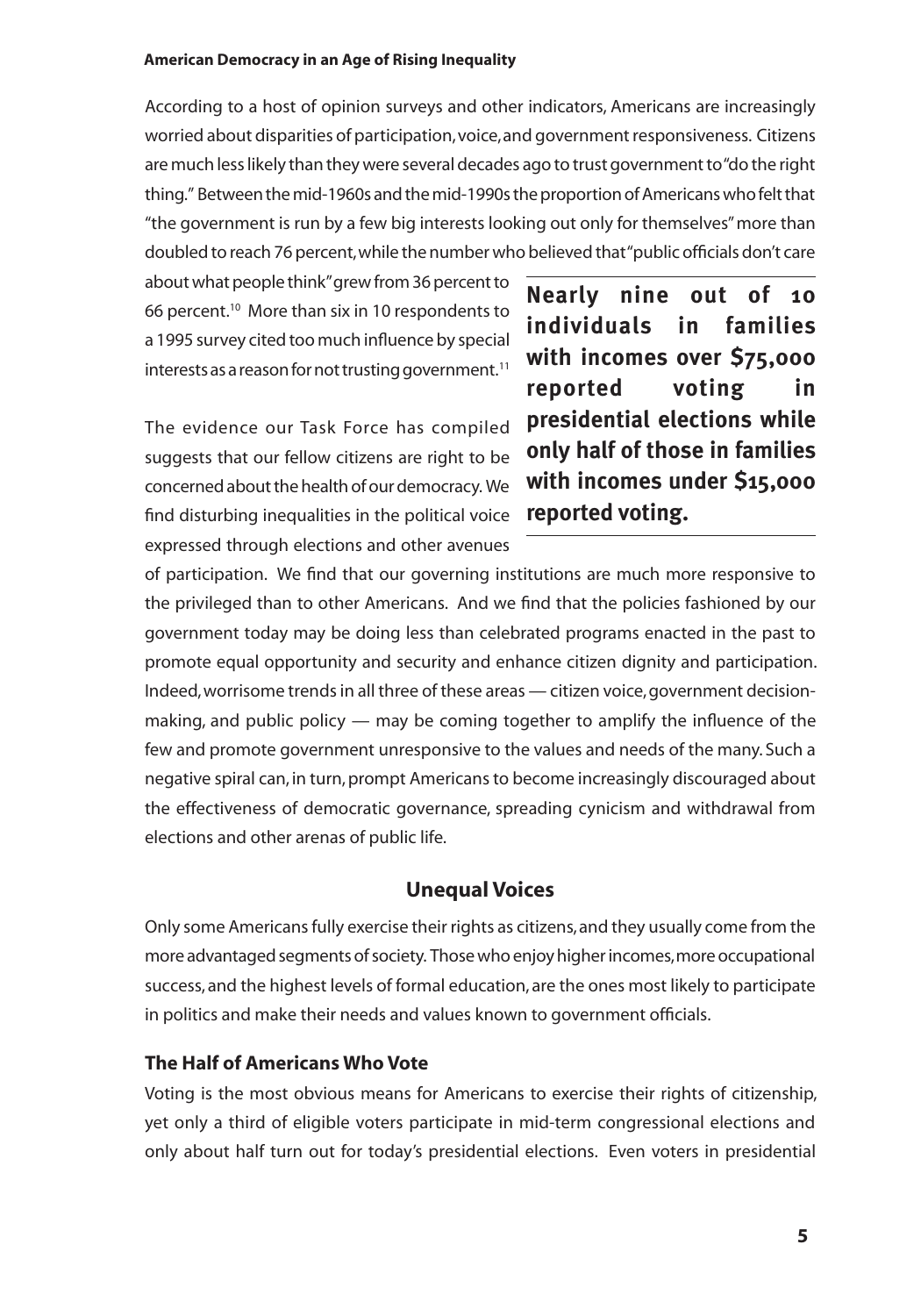#### **American Political Science Association**

elections tend to be from the ranks of the most advantaged Americans. Figure 2 uses a national survey of Americans to compare the political activity of two income groups (each of which constituted roughly one-fifth of the sample) — those having family incomes below \$15,000 and those at the top of the income ladder with family incomes over \$75,000. Nearly nine out of 10 individuals in families with incomes over \$75,000 reported voting in presidential elections while only half of those in families with incomes under \$15,000 reported voting. This pattern of stratificationhas also been documented in all kinds of analyses, including those based on census data and validated votes.<sup>12</sup>

We should be surprised that the turnout of eligible voters is so low and uneven in the United States at the beginning of the 21st century. Turnout declined in the 1960s and has not rebounded since even though African-Americans in the South were brought into the electorate through the Voting Rights Act of 1965, and even though voting has been simplified



through a number of legal reforms — from easing residency requirements to making it easier to register and acquire an absentee ballot. Educational levels have also increased, and education instills skills and values that encourage voting. If more and more Americans had not received more education in recent times, the decline in voting would have been even sharper.

Although electoral participation ticks up somewhat when contests are closely fought and parties make extra efforts to mobilize voters, a number of ongoing trends discourage voting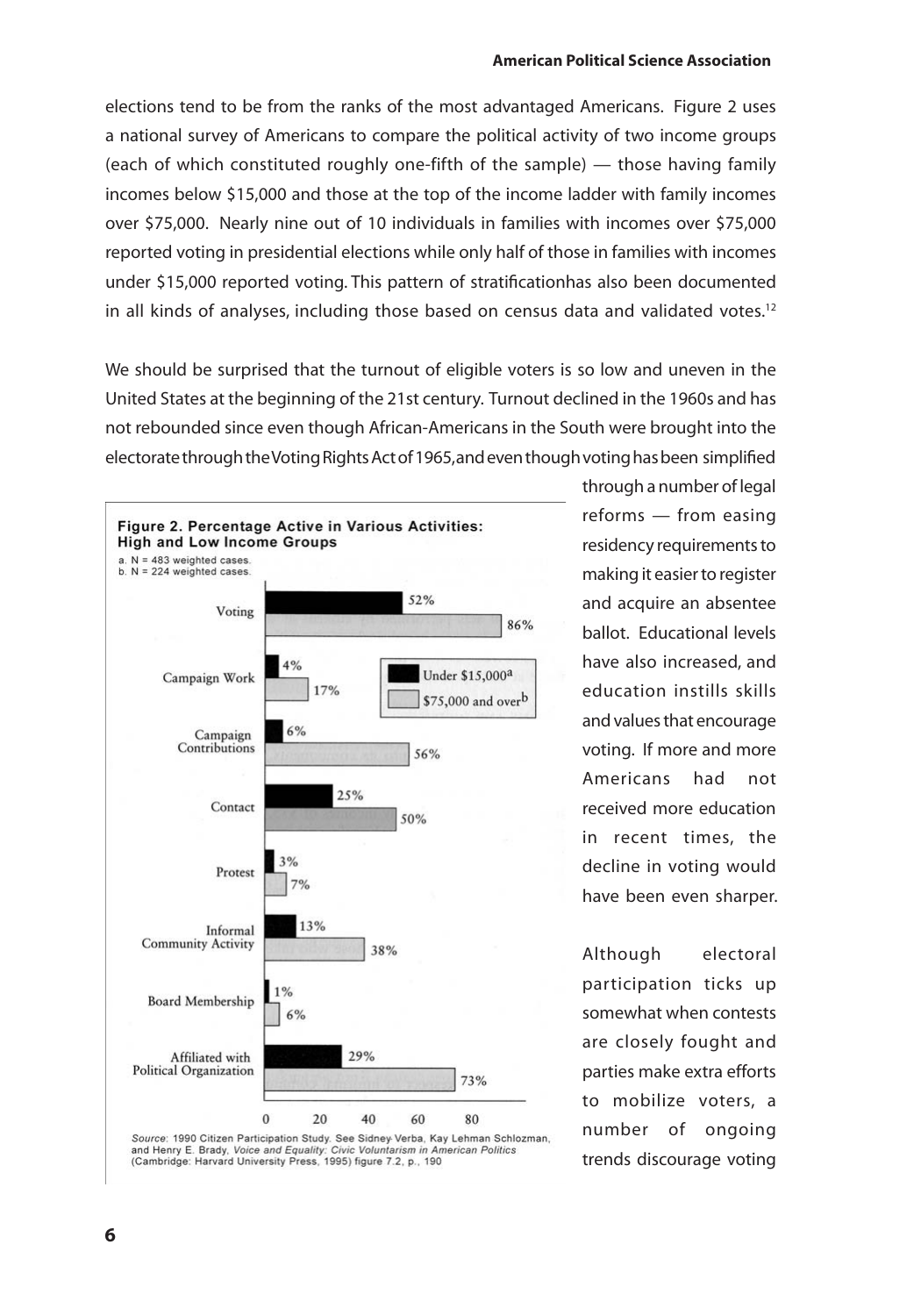and reinforce inequalities in voter turnout. Rising economic inequality may discourage less privileged voters.13 And part of the decline in voting since the early 1970s results from laws in many states that forbid former (as well as current) prisoners from voting, sometimes for their entire lives. Millions of Americans, especially minority men, have been excluded from basic participation in our democracy by such laws.14 Below, we also discuss strategies pursued by the Democratic and Republican parties that place more emphasis on raising money and persuading the already active, rather than mobilizing eligible citizens who do not vote.

Less advantaged Americans vote less because they lack the skills, motivation, and networks that the better advantaged pick up through formal education and occupational advancement. In addition, political parties and campaigns focus their resources on citizens who are affluent and are already active politically.

# **Beyond Voting**

Low and unequal voting is sobering in part because casting a ballot is America's most widespread form of political participation. Compared with the half of Americans who vote in presidential elections, much smaller proportions take part in more demanding and costly activities such as making a financial contribution to politicians, working in an electoral campaign, getting in touch with a public official, getting involved in an organization that takes political stands, or taking part in a protest or demonstration.

Campaign contributors are the least representative group of citizens. Only 12 percent of American households had incomes over \$100,000 in 2000, but a whopping 95 percent of

the donors who made substantial contributions were in these wealthiest households.<sup>15</sup> Figure 2 shows that 56 percent of those with incomes of \$75,000 and more reported making some form of campaign contribution compared with a mere 6 percent among Americans with incomes under \$15,000.

**smaller proportions take part in more demanding and costly activities.**

Giving money to politicians is a form of citizen activity that is, in practical terms, reserved for a select group of Americans. As wealth and income have become more concentrated and the flow of money into elections has grown, campaign contributions give the affluent a means to express their voice that is unavailable to most citizens. This undoubtedly aggravates inequalities of political voice.

Exercising the rights of citizenship requires resources and skills, which privileged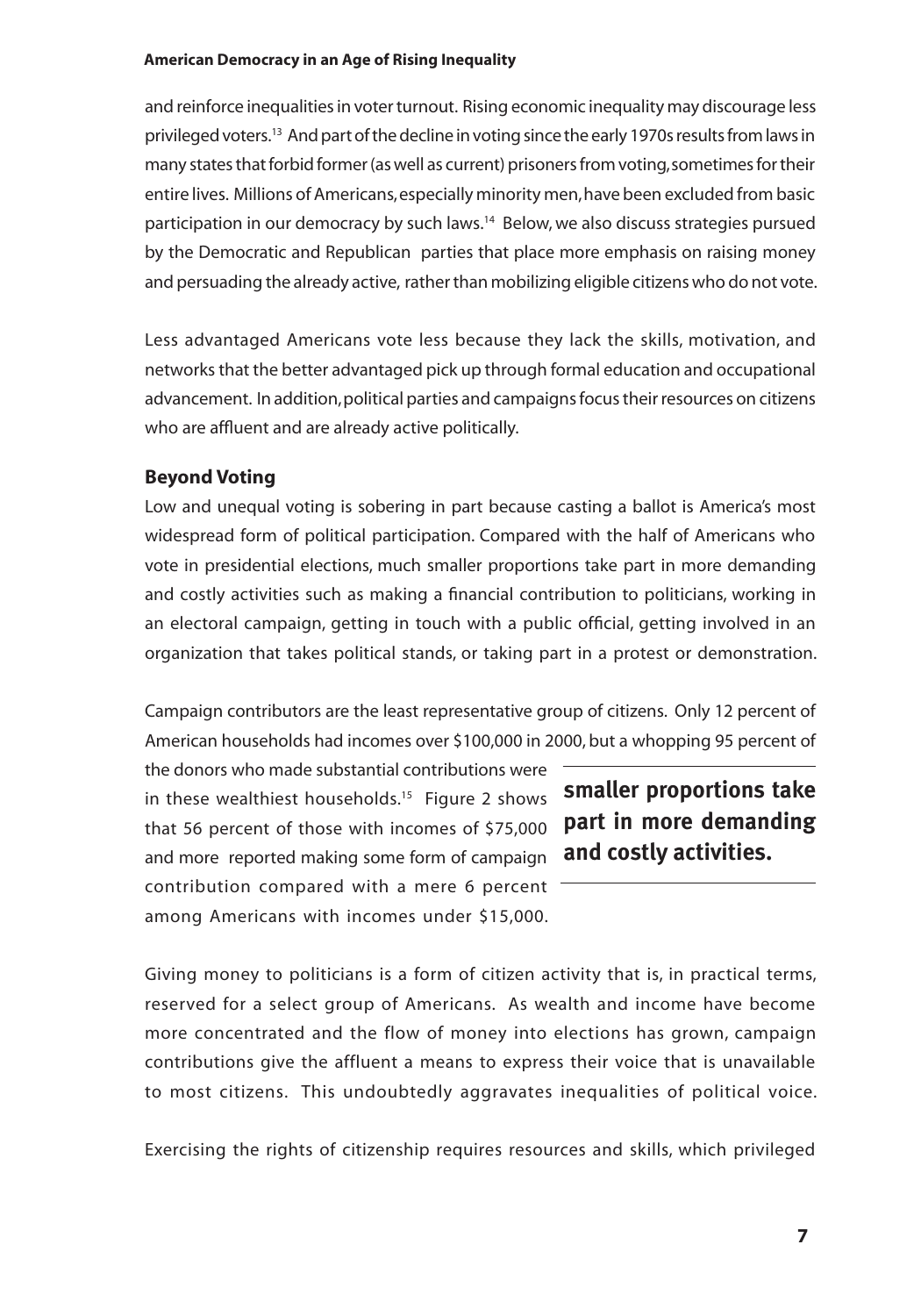occupations disproportionately bestow on the economically well-off. Managers, lawyers, doctors, and other professionals enjoy not only higher education and salaries but also greater confidence and abilities to speak and organize than do individuals who sweep floors, clean bedpans, or collect garbage. These disparities in resources and skills are evident in a host of political activities shown in Figure 2:

• Nearly three-quarters of the well off are affiliated with an organization that takes stands in politics (like the AARP or advocacy groups) as compared with only 29 percent of the least affluent.

- Half of the affluent contact a public official as compared with only 25 percent of those with low incomes.
- Thirty-eight percent of the well-off participate in informal efforts to solve community problems compared with only 13 percent of those in the lowest income groups.
- Even protesting which might appear to demand little in the way of skills or money and is often thought of as "the weapon of the weak"— is more prevalent among the affluent. Seven percent of the better-off protest to promote such causes as abortion rights or environmentalism, compared with 3 percent among the poor who might march to demand the basic necessities of life.

Some argue that the Internet will be a democratizing force because it heralds a new frontier of virtual participation and new forms of citizen-to-citizen communication. Despite these hopes, however, the Internet appears to be reinforcing existing inequalities because it is disproportionately accessible to — and used by — the affluent, non-Hispanic whites, and the highly educated.<sup>16</sup> The Internet also places a premium on knowing in advance that one wants political information, or knowing that one wants to enter a discussion or make a monetary contribution. People who are ambivalent about politics or not already involved may not readily be drawn in simply by the availability of the Internet. In short, the Internet may "activate the active" and widen the disparities between participants and the politically disengaged by making it easier for the already engaged to gain political information, to make political connections, and contribute money.

# **Interest Groups for the Well-Off Dominate Washington**

Citizens express preferences not just by individual acts but also through the organized groups they support. Today, there are many more voluntary and interest group organizations than in the past. In the 2001 Washington Representatives — a publication identifying individuals, firms, and organizations registered as lobbyists — organizations that begin with the word "American" alone numbered more than 600, including the American Automobile Association, American Academy of Pediatrics, American Airlines, American Civil Liberties Union, and the American Corn Growers Association.17 Over the past four decades, Americans have organized a broader array of interest groups than ever before. Among the newly created groups are watchdogs for the previously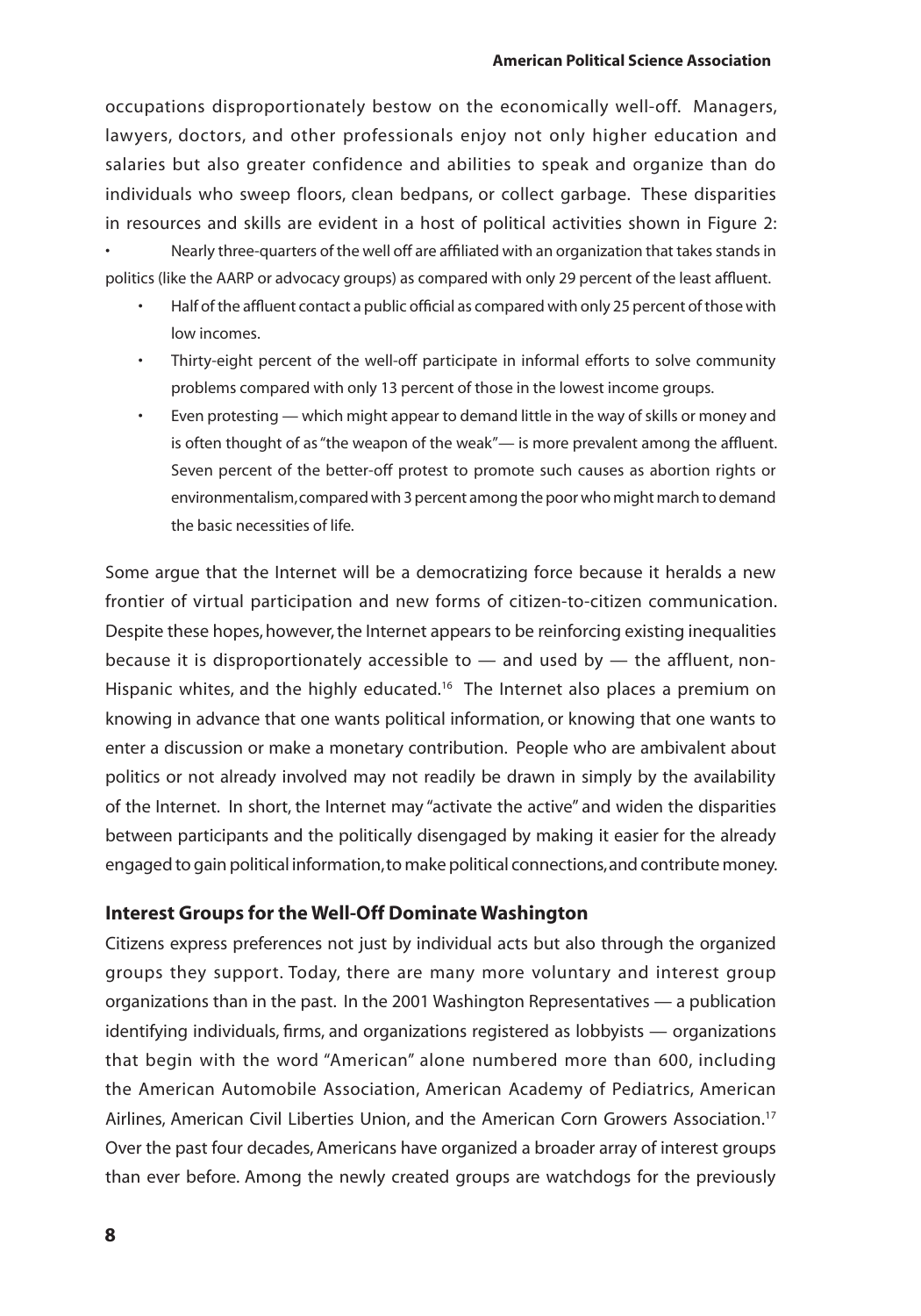unorganized — for example, poor children, gays, and the disabled. Many new groups have also formed to expand the representation of consumers, women, environmentalists, and African-Americans and ethnic minorities. All of this organizing amounts to an enrichment and enlargement of U.S. democracy.<sup>18</sup>

But even as the number of organizations speaking for underrepresented interests and preferences has grown, corporate managers and professionals have also increased their sway for a number of reasons:

Since the 1970s, the proportion of the work force that is unionized fell by nearly half to 13.5 percent due to the decline of unionization in the private sector (where only 9 percent are currently unionized).19 Blue-collar trade unions have experienced especially sharp decline. A larger and growing proportion of higher-educated Americans belong to professional societies compared with those with less education who belong to trade unions.<sup>20</sup> Put simply,

**As wealth and income have become more concentrated and the flow of money into elections has grown, campaign contributions give the affluent a means to express their voice that is unavailable to most citizens. This aggravates inequalities of political voice.**

the already privileged are better organized through occupational associations than the less privileged.

- Contemporary advocacy groups that focus on social rights or public values (such as environmentalism or the family) tend to be professionally run and focus on appealing to more affluent and educated supporters rather than on mobilizing large memberships.<sup>21</sup>
- Corporations and professions have spawned a new generation of political organizations since the early 1970s in response to the rise of citizen organizations and global competition.<sup>22</sup> This transformation reflected, in part, a massive mobilization into politics of advantaged groups that had not previously been active in Washington. It also reflected the decision of many existing corporate and professional organizations to expand their political efforts, often by establishing an independent office in Washington rather than relying on trade associations and lobbyists-for-hire to manage their political affairs.

The number and diversity of interest groups have grown, and many formerly marginalized Americans have gained some voice in public debates. Yet, at the same time, the dominance of the advantaged has solidified and their capacities to speak loudly and clearly to government officials have been enhanced.

# **Contemporary Political Parties Exacerbate Inequalities**

Most interest groups are the tool of the few who want to press for particular benefits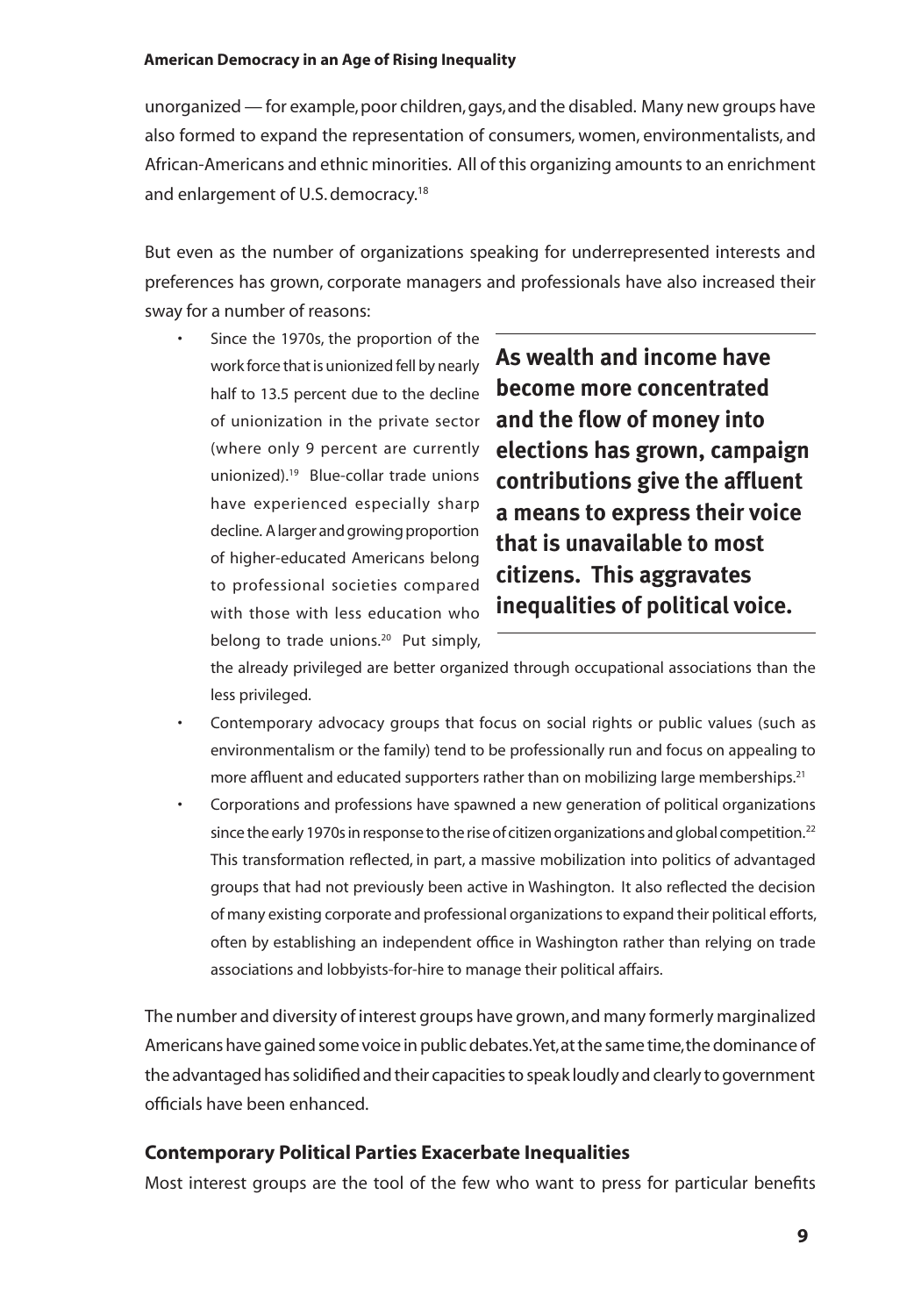#### **American Political Science Association**

and breaks. Political parties, on the other hand, are the vehicle for reaching the broad public and mobilizing them into politics. Indeed, the United States invented political parties in the 19<sup>th</sup> century in order to mobilize ordinary citizens, and succeeded in ushering a far higher proportion of eligible voters to the polls than go today.

The problem today is that this mechanism for a broad and inclusive democracy—political parties—caters to some of the same narrow segments of American society that also disproportionately deploy interest groups on their behalf. Advantage begets additional advantage.

Both of the major political parties intensify the skewed participation in U.S. politics by targeting many of their resources on recruiting those who are already the most privileged and involved.<sup>23</sup> Democrats and Republicans alike have become highly dependent on campaign contributors and activists, and have gotten used to competing for just over half of a shrinking universe of voters. What is more, political parties ignore parts of the electorate that have not turned out at high rates in past elections.

Table 1, based on a national survey, shows that in terms of average family income individuals who identify with and regularly vote for the Democratic Party are substantially less affluent than their Republican counterparts. Just as striking, however, both the Democratic and the Republican parties seek campaign workers and campaign contributors among their more affluent adherents. Rather than correcting the existing bias of the electoral process toward the more advantaged citizens, many of the strategies used by today's political

| Table 1. Party Mobilization for Political Activity: Who is Asked? |                    |                  |
|-------------------------------------------------------------------|--------------------|------------------|
| <b>Average Family Income of:</b><br>All Respondents: \$40,300     |                    |                  |
|                                                                   | <b>Republicans</b> | <b>Democrats</b> |
| Party Identifiers                                                 | \$45,400           | \$36,900         |
| Regular Voters                                                    | \$48,000           | \$38,500         |
| Those asked to work in a<br>campaign by a fellow partisan         | \$51,700           | \$49,800         |
| Those asked to contribute to a<br>campaign by a fellow partisan   | \$56,700           | \$54,700         |

#### Source: 1990 Citizen Participation Study. See Sidney Verba, Kay Lehman Schlozman, and Henry Brady, "Civic Participation and the Equality Problem," in *Civic Engagement in American Politics*, eds. Theda Skocpol and Morris Fiorina (Washington D.C. and New York: Brookings Institution and Russell Sage Foundation, 1999) p. 452.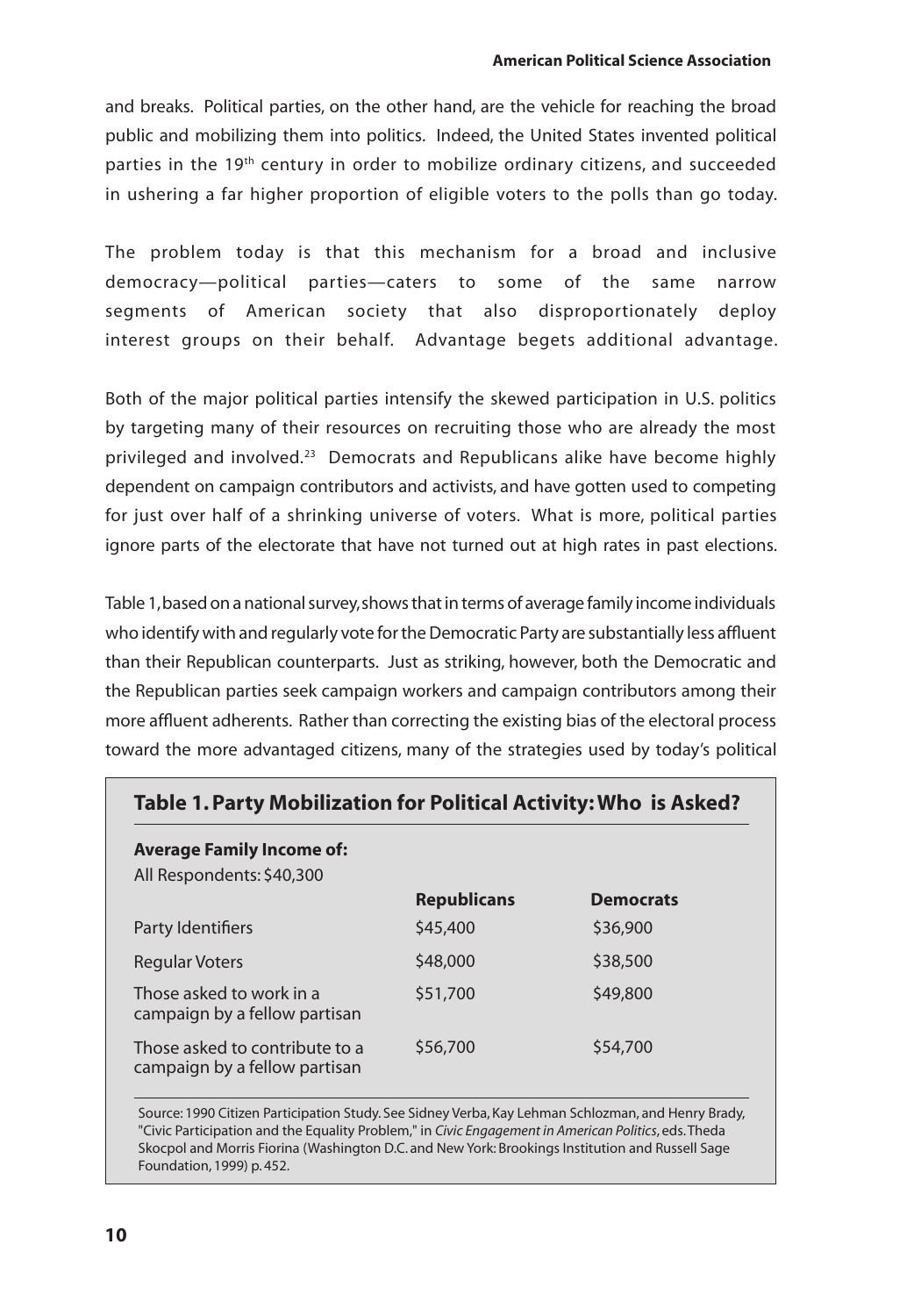parties thus widen disparities in political participation. The major parties have become less likely to personally contact large numbers of less privileged and less active citizens — even though research tells us that personal contact is important in encouraging citizens to vote.<sup>24</sup>

### **The Uneven Playing Field**

Disparities in participation ensure that ordinary Americans speak in a whisper while the most advantaged roar. The concerns of lower or moderate income Americans, racial and ethnic minorities, and legal immigrants are systematically less likely to be heard by government officials. In contrast, the interests and preferences of the better-off are conveyed with clarity, consistency, and forcefulness.

Unequal political voice matters because the advantaged convey very different messages to government officials than do average citizens or those who are the least well off. For example, Americans who take part in politics are much less likely than many of their fellow citizens to have faced the need to work extra hours to get by. The privileged are unlikely to

have delayed medical treatment for economic reasons or cut back on spending for food or the education of children. Those Americans who would be most likely to raise issues **very active in politics often**  about basic opportunities and needs — from escaping poverty to securing jobs, education, **views than average citizens**  health care, and housing — tend to be the **who participate less or only**  least likely to participate in politics. The less **sporadically.** advantaged are so absent from discussions in

**Political voice is also unequal because Americans who are have more intense or extreme** 

Washington that government officials are likely to hear about their concerns, if at all, from more privileged advocates who try to speak for the disadvantaged.<sup>25</sup> Politicians hear most regularly about the concerns of business and the most affluent.

Political voice is also unequal because Americans who are very active in politics often have more intense or extreme views than average citizens who participate less or only sporadically. Extreme partisans and fringe activists have become more prominent in U.S. politics in recent times and may have significant consequences for American governance. The intense and unrelenting expression of "extreme voices" (combined with the proliferation of interest groups speaking for very specialized constituencies) makes it harder for government to work out broad compromises or to respond to average citizens who have more ambiguous or middle-of-the-road opinions about a range of important matters, ranging from abortion to tax cuts.26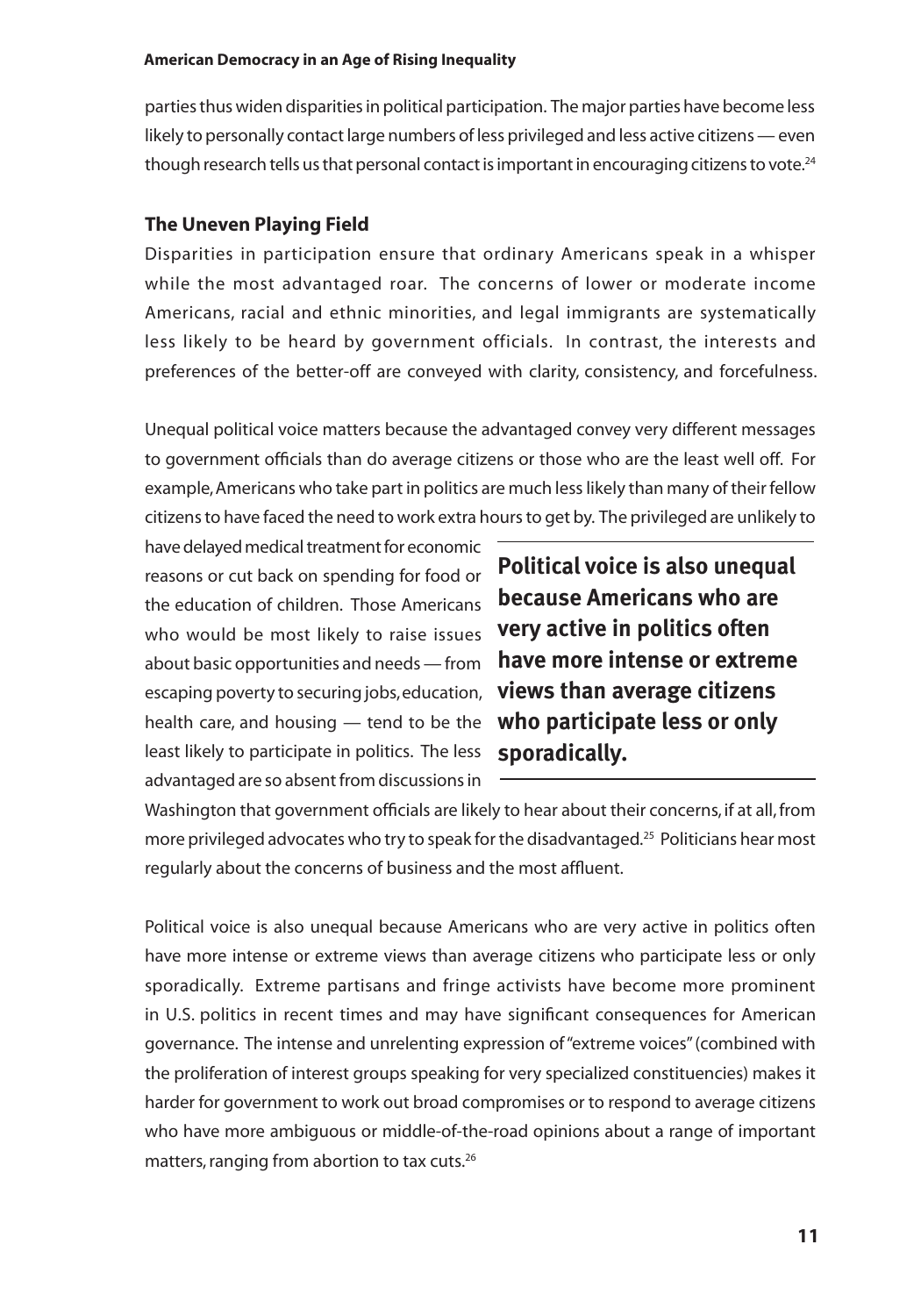# **How Government Responds**

Generations of reformers have understood a simple truth: What government officials hear influences what they do. What citizens do — or don't do — in politics affects what happens in the halls of government. Because government officials today hear more clearly and more often from privileged and highly active citizens, policy-makers are unlikely to respond readily to the concerns of the majority. The skew in political participation toward the advantaged generates policies tilted toward maintaining the status quo and continuing to reward the organized and already well-off.

# **Money Buys Attention**

Today, politicians are not usually directly bribed by political contributors or moneyed interests. Research does not support the idea that specific votes in Congress are directly determined by campaign contributions.27 What wealthy citizens and moneyed interests do gain from their big contributions is influence over who runs for office and a hearing from politicians and government officials once they are in positions of authority. Access for the few can thereby crowd out attention to the many.

Money is the oxygen of today's elections, given the reliance of candidates on highpriced consultants and expensive media advertisements. The principal problem is where the money comes from and the influence it buys. Big contributors have the power to discourage or perhaps suffocate unfriendly candidates by denying them early or consistent funding. After the election, moreover, government officials need information to do their jobs, and research shows that big contributors earn the privilege of regularly meeting with policy-makers in their offices. Money buys the opportunity to present self-serving information or raise some problems for attention rather than others.

Adding to their greater voice through other modes of participation, generous contributors attend countless rounds of fund-raisers. They enjoy the privilege of building relationships with government officials who can vigorously undertake a host of helpful, low-profile actions — inserting a rider into an omnibus bill, expediting the scheduling of a bill that has been languishing in committee, or making sure that threatening regulatory legislation receives minimal funding for implementation.28 Equally important, legislators can decide to pay more attention to the kinds of concerns that big contributors press forward, at the expense of spending time on problems of broader democratic import.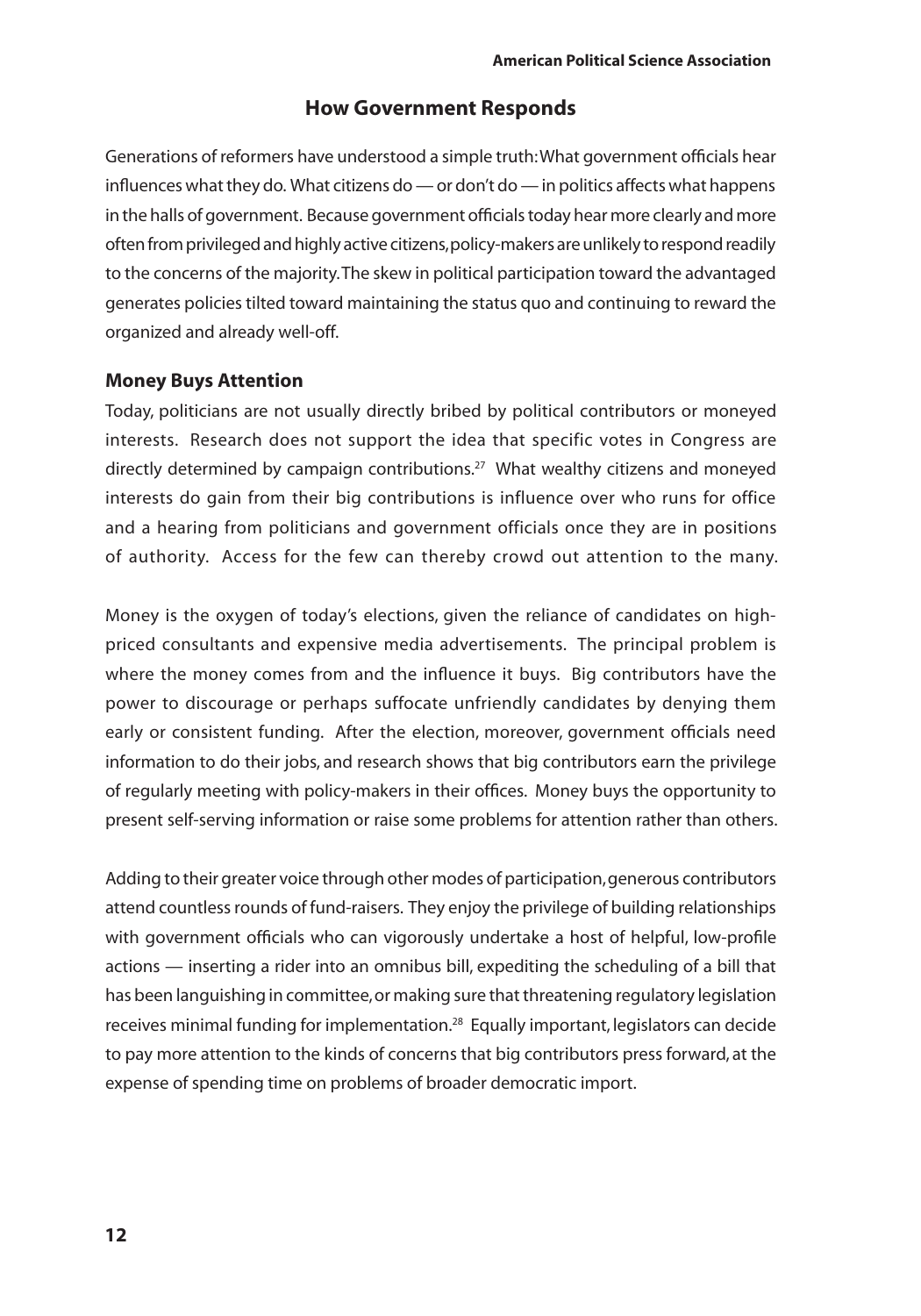### **Congress Favors the Organized**

Recent changes in how Congress designs legislation reinforce and expand the advantages of the organized. Government money to fund a host of projects — from building highways and waterways to constructing buildings — has long been allocated to well-organized and vocal groups with connections inside Washington. A century ago, the reforms of the Progressive Era aimed to end "machine" politics that doled out government funds or "pork" in exchange for votes and campaign contributions. Civil service exams, government oversight, and a more watchful press put a stop to the crudest forms of corruption. But the best-organized still feast on discretionary government spending because members of Congress remain convinced that pork produces votes and campaign contributors.

New developments within Congress have more finely targeted government pork to

narrow factions. As each major political party has become more unified by chasing out moderates in their ranks and the Republican and Democractic parties have polarized into warring tribes, the majority party in Congress has funneled greater proportions of defense contracts, transportation funding, appropriation earmarks for higher education institutions, and other programs to the districts of fellow partisans. In turn, members of Congress have directed government funds coming into their districts to specific geographic areas that vote at higher rates and provide their greatest support.<sup>29</sup>

**Members of Congress allocate discretionary government funds to more narrowly sliced segments of their districts, heightening the reward to the organized at the expense of citizens who do not vote, contribute, or otherwise participate in American politics.** 

Members of Congress allocate discretionary government funds to more narrowly sliced segments of their districts, heightening the reward to the organized at the expense of citizens who do not vote, contribute, or otherwise participate in American politics.

Party controls over the redrawing of the districts from which members of state legislatures and the House of Representatives are elected are also making government less responsive to average citizens. In an age of advanced information technology, it is possible for party strategists working through state legislatures to pick, in essence, the precise set of voters who will send members to state legislatures and Congress. Redistricting is happening not just every 10 years after the Census, but more often now. Artificial districts with very peculiar boundaries are becoming the norm, creating seats safe from electoral competition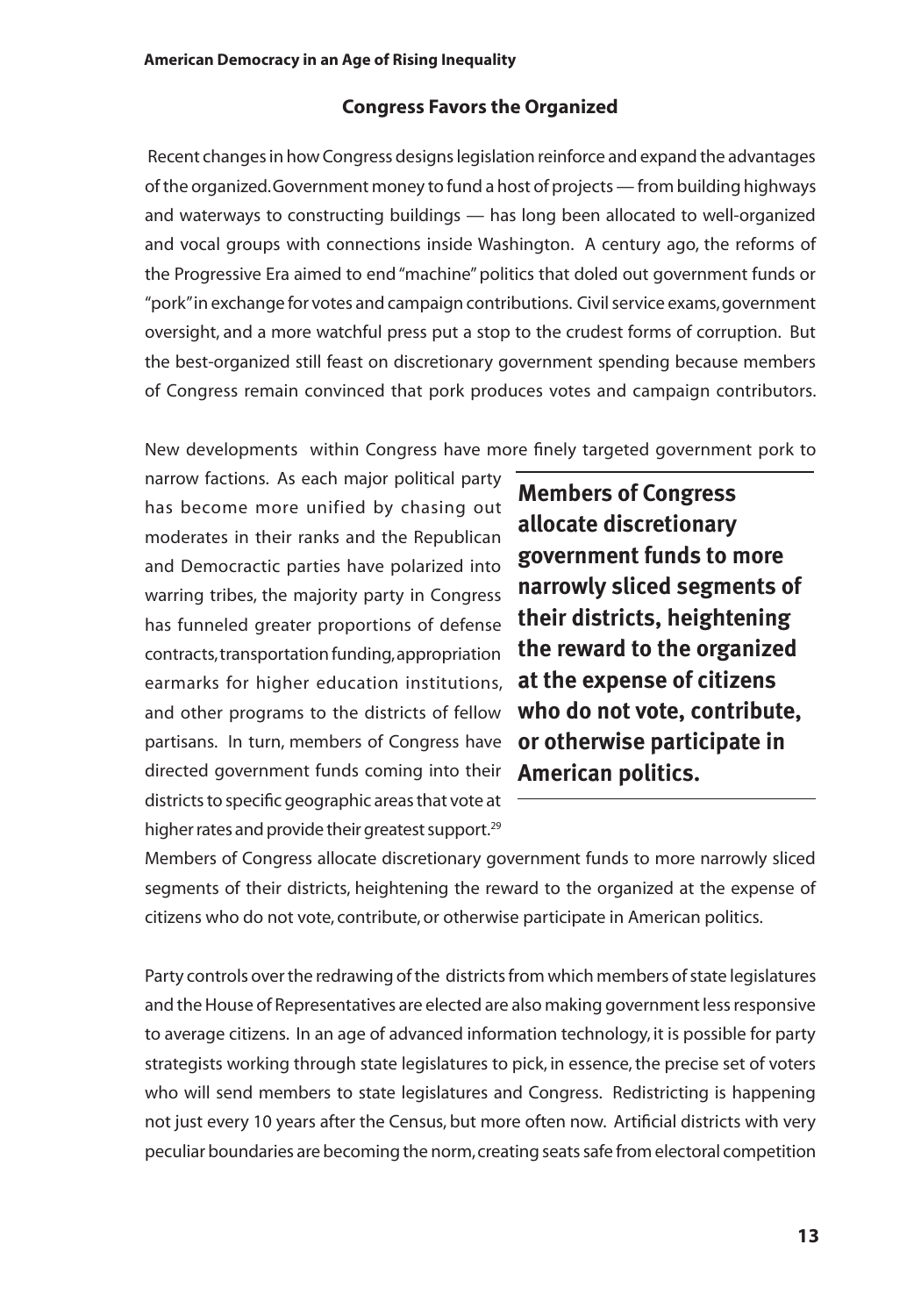for Democrats and Republicans alike. Legislators are picking voters, rather than the other way around. This situation furthers partisan polarization in our legislatures and makes representatives less responsive to large numbers of Americans with middle-of-the-road views.

# **Who Gets the Policies They Want?**

Skewed participation among citizens and the targeting of government resources to partisans and the well-organized ensure that government officials disproportionately respond to business, the wealthy, and the organized and vocal when they design America's domestic and foreign policies.<sup>30</sup> Recent research strikingly documents that the votes of U.S. senators far more closely

**Recent research strikingly** of each senator's rich constituents than U.S. senators far more closely less-privileged constituents.<sup>31</sup> Wealthier correspond with the policy constituents from the top of the income preferences of each senator's distribution appear to have had almost rich constituents than with the three times more influence on their preferences of the senator's less- senators' votes than those near the **documents that the votes of privileged constituents.**

correspond with the policy preferences with the preferences of the senator's bottom. And the better-off enjoyed - even greater influence on the most

salient bills — legislation on the minimum wage, civil rights, government spending, and abortion. At the very bottom, moreover, the preferences of constituents in the bottom fifth of the income distribution have little or no effect on the votes of their senators.

The bias in government responsiveness toward the affluent is evident not only in Congress but also in national government policy more generally. Government officials who design policy changes are more than twice as responsive to the preferences of the rich as to the preferences of the least affluent.<sup>32</sup> The rich have even greater leverage, moreover, when their preferences diverge substantially from the preferences of the poor. When "class warfare" proceeds in the cloistered confines of government offices, the rich generally win.

Business and other elites also exert far more influence than the general public on U.S. foreign policy, which not only guides the country's diplomatic and defense affairs but also has powerful consequences for domestic economic conditions through decisions on trade and the protection and promotion of American jobs and businesses. $33$  The views of policy experts  $-$  and especially business leaders — closely corresponded to the foreign policy views of government officials from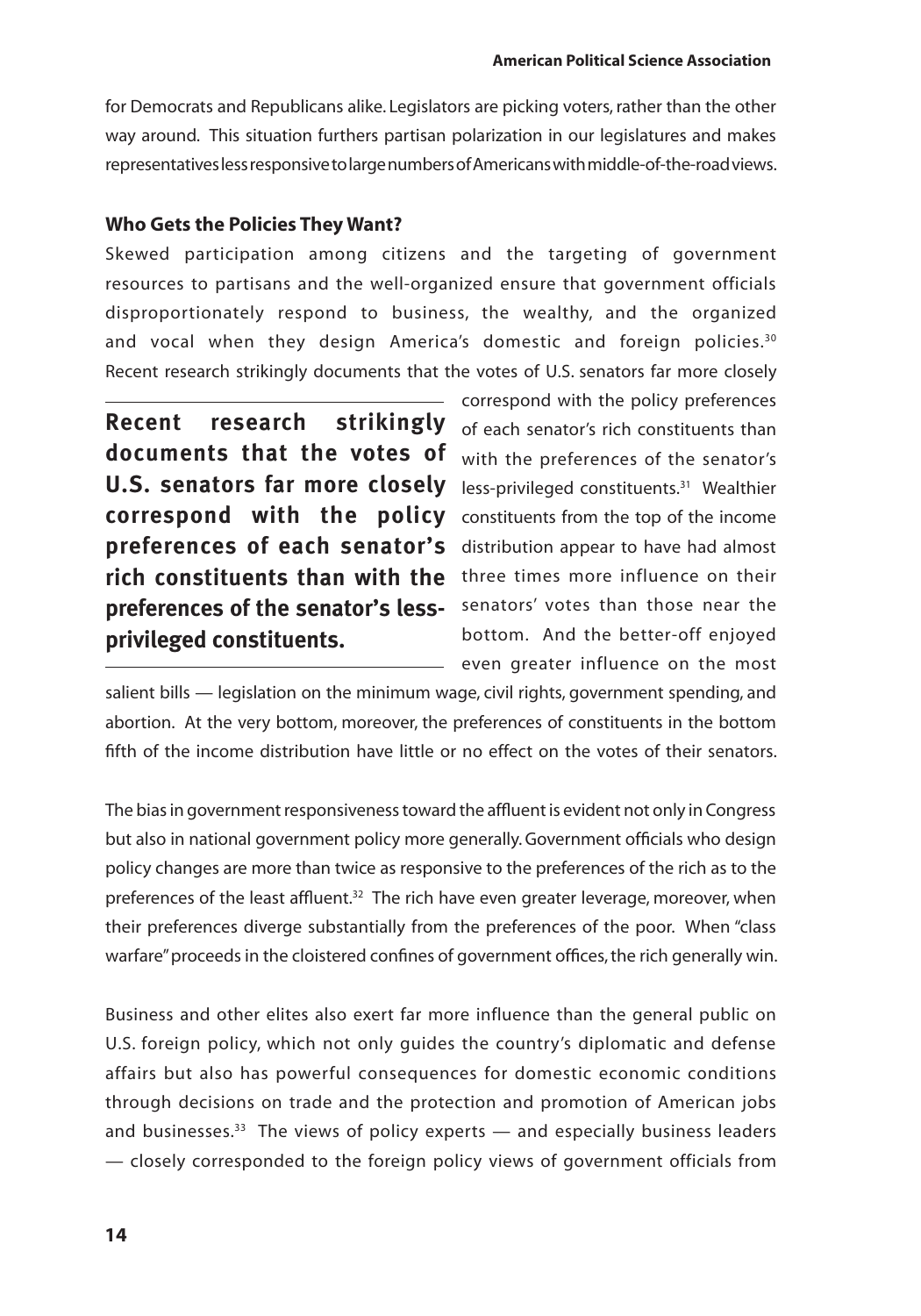1974 to 2002. The preferences of ordinary citizens had very little discernible impact.

Even the recent rise of "public interest" citizen associations has not significantly corrected the bias of the system toward the more privileged. Professionally run advocacy groups — such as environmental or consumer groups — have developed an impressive capacity to go head-to-head with business groups in gaining publicity in the national media and shaping agendas of congressional debate. This means that concerns important to many Americans can receive a strong hearing in the national media and in Washington, D.C. But research also shows that, as professional advocacy groups speaking for broad public concerns have gained influence, they have become less likely to champion bread-and-butter issues of concern to less privileged Americans.<sup>34</sup>

# **Missed Opportunities for Democratic Government**

What government does not do is just as important as what it does.<sup>35</sup> What our government does these days is especially responsive to the values and interests of the most privileged Americans. Harder to pin down is the effect of disparities of influence on what government fails to do. Through much of U.S. history, our government has responded to the life circumstances of ordinary Americans by enacting major policies to spread opportunities and provide security to millions of individuals and families. Public education, Social Security and Medicare, the G.I. Bill, home-mortgage programs, certain farm programs, and many other efforts have enhanced the quality of life for millions of regular Americans.

What is particularly relevant for understanding political inequality in America today

is that many these broadly inclusive helped equalize the voice of citizens in **participants in our democracy.**the halls of government. The United

government programs also encouraged **broadly inclusive government**  ordinary citizens to become more active **programs also encouraged ordinary**  participants in our democracy — they **citizens to become more active** 

States pioneered schooling for all, spending about as much or more than many advanced industrialized countries. Promotion of education has helped to open the door to opportunity for students who work hard, to propel the country's economy, and to lower economic disparities. It has also boosted participation in volunteer organizations and democratic life. In higher education, the G.I. Bill extended generous assistance to attend universities, community colleges, and vocational schools for millions of veterans of World War II and the Korean War.36 Since the 1970s, federal programs like the Pell Grants and state initiatives have allowed millions of lower- and middle-income students to pursue post-secondary schooling.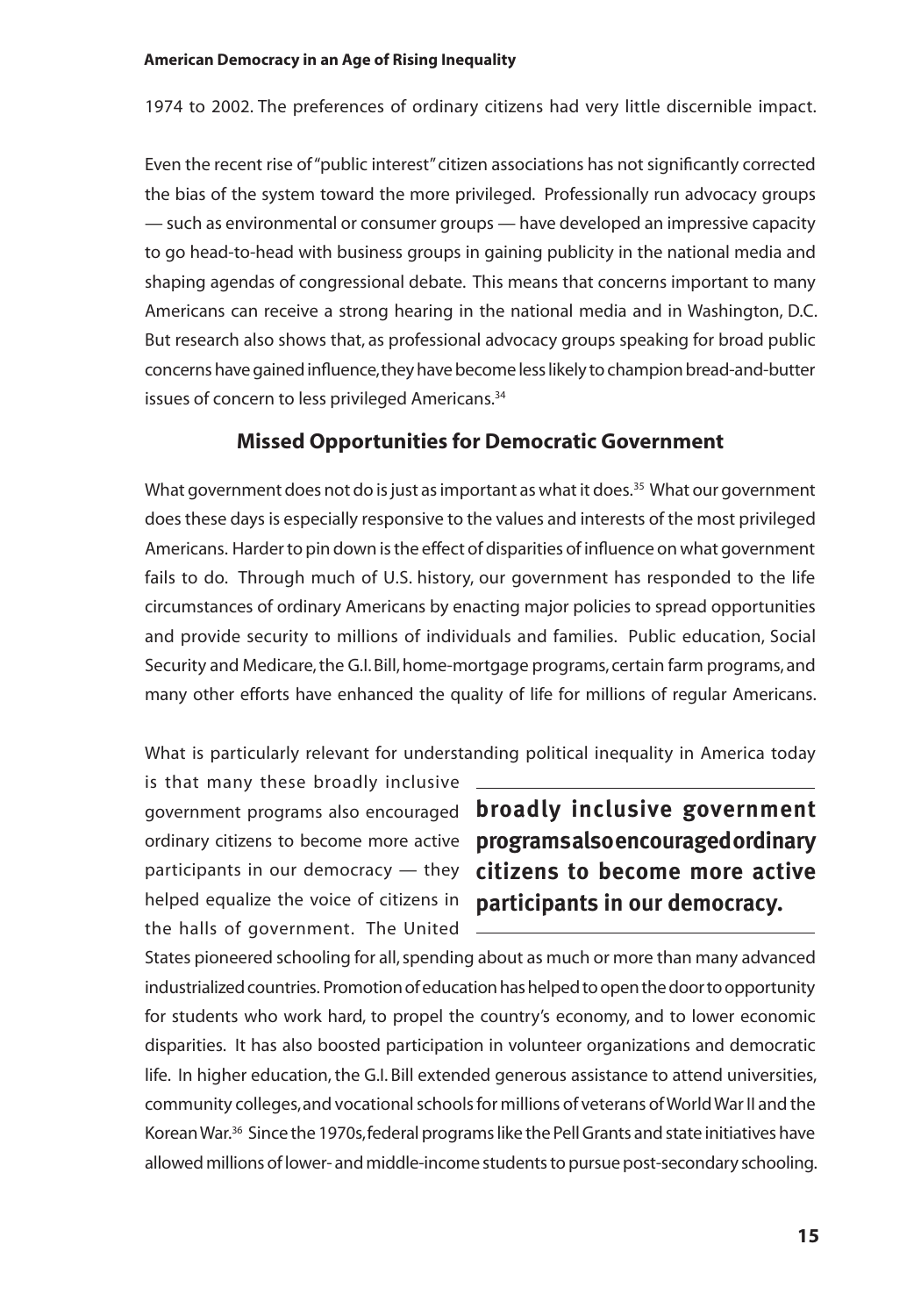Similarly, Social Security, which provides protection against low income in retirement to employees who contribute to the system, has helped to foster an extraordinary level of participation by the elderly in the electoral process and civic life. Social Security has

**Social Security has encouraged participation by low- and moderate-income seniors, which means that the elderly are less subject to the skew in favor of the affluent and better educated that generally characterizes political participation in the United States.**

encouraged participation by low- and moderateincome seniors, which means that the elderly are less subject to the skew in favor of the affluent and better educated that generally characterizes political participation in the United States.<sup>37</sup>

America can boast, then, of a distinguished track record of government programs that not only enhanced opportunity and security for the many, but also promoted democracy by expanding political voice.

But what are the equivalents of such broadly responsive programs today? The educational and training benefits for America's all-volunteer military are modest compared with those in the original G.I. Bill and, consequently, have made less impact in boosting the schooling of veterans to the level of non-veterans.<sup>38</sup> Moreover, rising tuition, the declining value of individual Pell Grants, and state budget cuts have made higher education less affordable to non-veterans at a time when its economic value has risen and its contribution to counteracting the bias in political participation is invaluable.39

While Social Security protects and engages seniors, few government programs ensure opportunity and security and encourage political engagement for Americans who are not elderly. This situation reinforces the preoccupation of political leaders with improving the programs of the aged rather than assisting young and old alike. The fact that nonelderly Americans are less engaged in politics than the elderly makes it less likely that our government will adequately address the many challenges faced by working-aged adults and their children — challenges such as gaining access to affordable health care, paying for higher education for offspring, and finding ways to care for family members when a single parent or two parents must work full time for wages. Judging from public opinion surveys, large majorities of Americans would like our government to find ways to support citizens of all ages as they face old and new challenges. Our government, however, is too often mired in the status quo and intent in responding to business or privileged constituents to provide sustained and responsible solutions to these challenges. Bias toward the needs and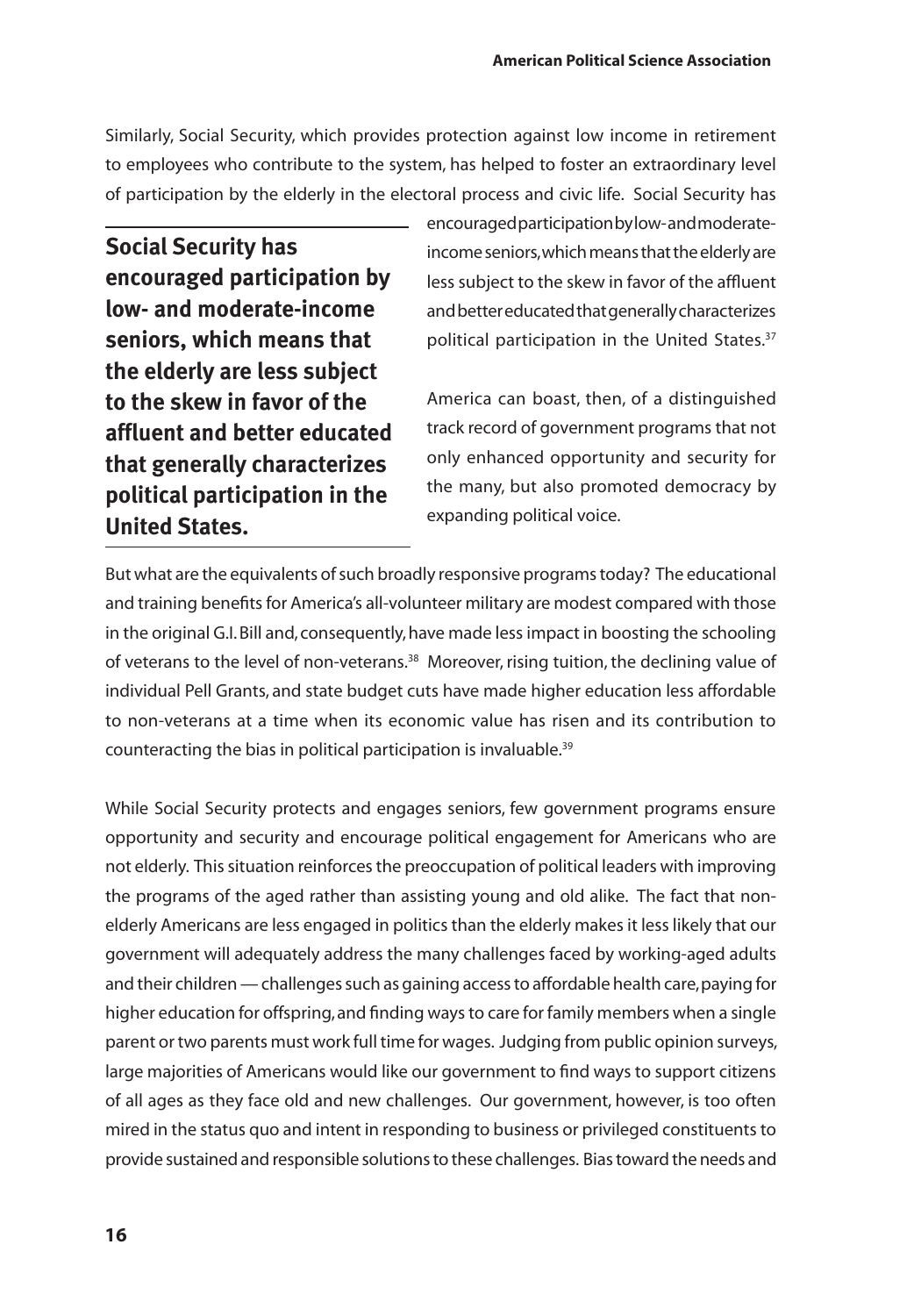values of the most privileged — or those who are already very active — therefore affects not just what our government does for the few, but also what it fails to do for the many.

# **New Barriers to Equal Citizenship**

One of the great stories of the past century in the United States has been the reduction of overt discrimination that once excluded millions of Americans from the core of political, economic, and social life. Women gained the right to vote and the right to run for office alongside men. Popular struggles by ordinary African-Americans culminated in the Civil Rights Act of 1964, which outlawed racial discrimination in public accommodations, prohibited federal funding of educational institutions if they discriminated, and forbade racial and gender discrimination by employers and unions. Another landmark was the Voting Rights Act of 1965, which cleared the way for all African-Americans to vote.

America's extension of basic citizenship rights expanded the political participation of minorities and women and improved their living conditions. Public opinion toward African-Americans and other minorities experienced a remarkable shift: while only 45 percent of Americans agreed in 1944 that "Negroes should have as good a chance as white people to get any kind of job," a near-unanimous 97 percent espoused this view only three decades later.40 In terms of economic conditions, a number of indicators point to real improvements in the lowly economic circumstances of minorities. African-American

men have moved into the highest-income jobs rose impressively, as did their **and political inequalities.**wages.<sup>41</sup> On the political front, the gap in  $-$ 

categories at an impressive rate over **the historic accomplishments of**  the last few decades; and the number of **the "rights revolution" are now**  women in managerial and professional **threatened by widening economic** 

voter turnout among African-Americans and whites has narrowed considerably. Yet the historic accomplishments of the "rights revolution" are now threatened by widening economic and political inequalities. The reduction of overt discrimination has been countered by growing gaps in income and wealth, which are undermining the economic progress and political inclusion of many African-Americans, Latinos, and women, even as they also threaten equal opportunity and citizenship for many white men. Income gains among African-Americans relative to whites have slowed dramatically since the late 1970s and the racial wage gap returned in the 1980s to the levels last seen in the 1950s.<sup>42</sup> This situation threatens continuing economic progress for many minorities who remain disproportionately in lower-wage jobs or out of work. The story of minorities is complex but ultimately sobering: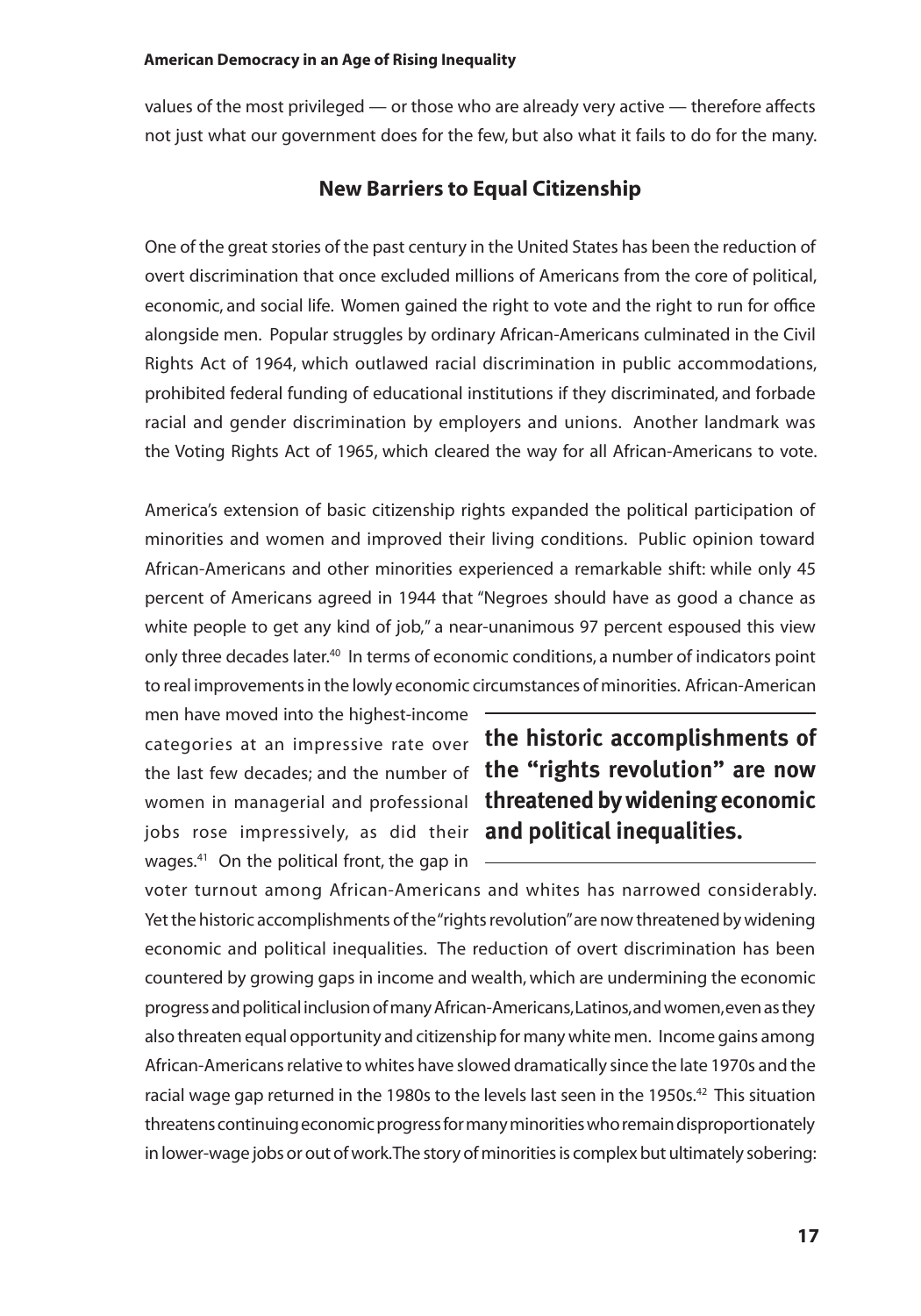the economic circumstances of racial and ethnic minorities have improved in absolute terms even as many members of minorities have fallen further behind white America.

As the relative economic conditions for many in the ranks of America's minorities have stagnated or declined, improvements in minority participation and political influence have also stalled. The political playing field remains highly unequal, and the immediate gains of the rights revolution have not yielded sustained equalization of political voice. Four decades after the crowning legislative achievements of the rights revolution, racial and gender inequalities continue to hamper educational attainment, employment prospects, income, and other factors critical to the distribution of the skills and resources that generate political participation. Some believe that the creeping constraints caused by growing economic disparities have been exacerbated by policy shifts against affirmative action and other efforts to narrow racial and gender gaps.<sup>43</sup>

 When less-advantaged Americans experience stagnating economic fortunes and loss of political voice, the promise of greater equality for minorities is compromised.

# **Renewing American Democracy**

The Declaration of Independence promised that all American citizens would enjoy equal political rights. Nearly every generation has returned to this promise and struggled to elevate the performance of American democracy to its high ideals. But in our time, the promise of American democracy is threatened again. The threat is less overt than the barriers of law or social custom conquered by earlier generations. Today, the risk is that rising economic

**The nation's current campaign to expand democracy abroad should be a bugle call at home to make the birthright of all Americans — equal voice and influence in the affairs of government — more of a reality than it is today.** 

inequality will solidify longstanding disparities in political voice and influence, and perhaps exacerbate such disparities. Our government is becoming less democratic, responsive mainly to the privileged and not a powerful instrument to correct disadvantages or to look out for the majority. If disparities of participation and influence become further entrenched — and if average citizens give up on democratic government — unequal citizenship could take on a life of its own, weakening American democracy for a long time to come.

As citizens, we believe that steps need to be taken to break worrisome, mutually reinforcing trends. As professional political scientists whose natural subject is the place of government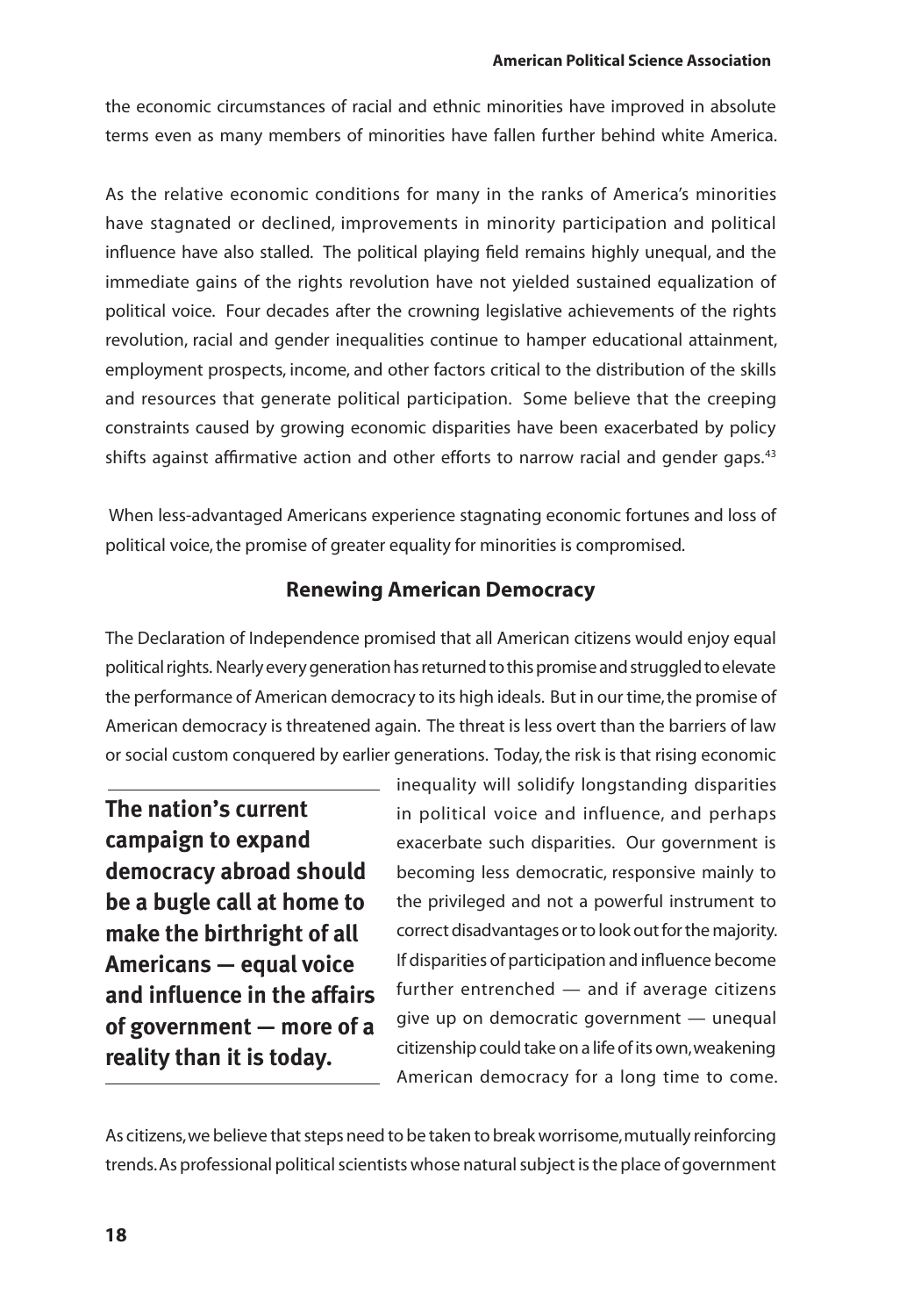in society, we are convinced that responsive government itself encourages greater citizen engagement — creating a benign circle for healthy democracy. Yet government must work alongside journalists, business leaders, and community organizations and churches. The nation's current campaign to expand democracy abroad should be a bugle call at home to make the birthright of all Americans — equal voice and influence in the affairs

of government — more of a reality than it is today.

Narrow political participation and unequal influence can be challenged on three fronts. First, as we debate public programs, we need to keep in mind that broad efforts to spread opportunity and assure security for large numbers of Americans can also have the salutary sideeffect of enhancing democratic citizenship. People are more likely to get involved when they

 **We challenge our fellow citizens to with join us in a vigorous campaign to expand participation and make our government responsive to the many, rather than just the privileged few**

have faith that government can and will address the needs and values of the majority.

Second, non-governmental institutions also play an important role in fostering participation in America's civic and political life. For many decades, unions drew large numbers of lowincome Americans into the political process, but the future role of unions in fostering citizen involvement depends on reversing recent declines in union membership. Meanwhile, religious organizations continue to be a kind of coral reef pulsating with democratic life. They instill basic skills and habits necessary for political participation and advocacy and help to offset much of the bias in favor of the affluent and well- educated that is common in American politics. Simply attending religious services enhances turnout for elections. Helping to run a church soup kitchen, organizing a youth group's visit to another religious institution, or serving on a congregational committee can all be bridges to wider community and political involvement.<sup>44</sup> In addition, America's political parties have much to do to place more emphasis on expanding the electorate than on raising money from the wealthy or mobilizing those who are already very active.

Third, the media have a civic responsibility both to inform citizens about policy and to deepen involvement in community life. Journalists and their editors have an obligation to go beyond creating echo chambers that amplify the voice of the involved. Treating politics more respectfully and less cynically, and sponsoring debates among candidates and policy advocates are useful steps. Yet journalists will also need to invent better ways to broaden the involvement of associations and citizens whose voices are normally unheard.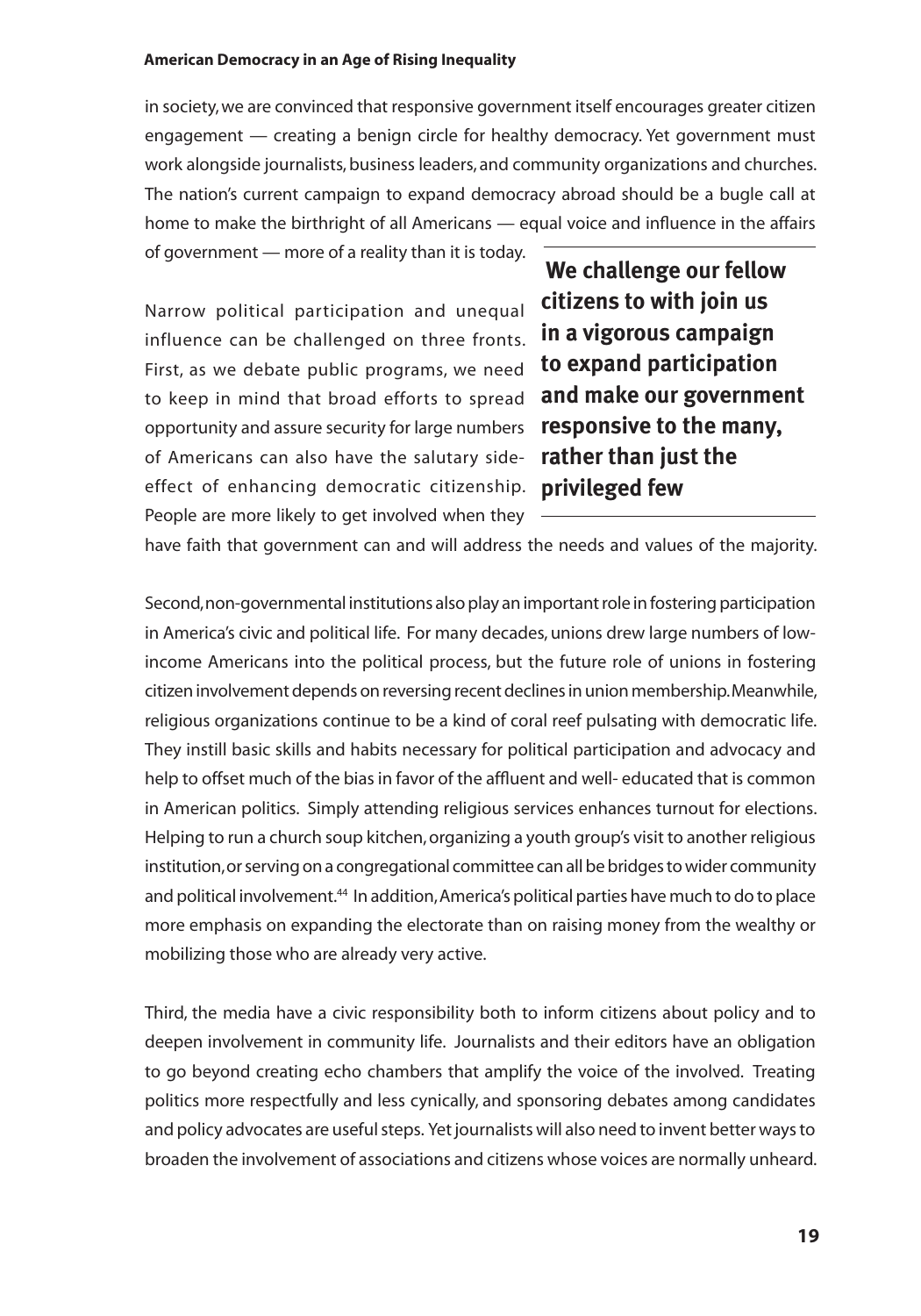Our Task Force has discovered disturbing deficits and trends that undermine the promise of American democracy in an era of persistent and rising social inequalities. We challenge our fellow citizens to with join us in a vigorous campaign to expand participation and make our government responsive to the many, rather than just the privileged few. For those who would preserve and expand American democracy, every era offers new challenges — and none have been more pressing than those we must face in our time.

# **End Notes**

- 1. In addition to the sources specifically cited in this report, we rely upon evidence and citations in three broad reviews of the social science research prepared by our Task Force, focusing respectively on "Inequalities of Political Voice," "Inequality and American Governance," and "Inequality and Public Policy." These reports can be consulted on the Task Force web site (www.apsanet.org/inequality).
- 2. John D. Skrentny, *The Minority Rights Revolution* (Cambridge, MA: Harvard University Press, 2002).
- 3. Timothy M. Smeeding, "Public Policy and Economic Inequality: The United States in Comparative Perspective," Paper prepared for Campbell Institute Seminar, "Inequality and American Democracy," February 20, 2004. www.maxwell.syr.edu/campbell/Events/Smeeding.pdf
- 4. Erica Frankenberg, Chumgmei Lee, and Gary Orfield, "A Multiracial Society with Segregated Schools: Are We Losing the Dream?" Cambridge, MA: Harvard Civil Rights Project, 2002.
- 5. Information on the distribution of income and other economic rewards in the United States can be found in Larry Mishel, Jared Bernstein, and Heather Boushey, *The State of Working America, 2002-2003* (Ithaca: Cornell University Press, 2002). Evidence that compares income and wealth distributions in the United States and other advanced-industrial democracies can be found in the Luxembourg Income Study (www.lisproject.org).
- 6. Peter Gottschalk, "Inequality, Income Growth, and Mobility: The Basic Facts." *Journal of Economic Perspectives*, Vol. 11, #2, Spring 1997, 21-40; Smeeding, "Public Policy and Economic Inequality."
- 7. This analysis is based on an unfortunately all too infrequent survey of income and wealth among African Americans from 1987 to 1989. The survey shows that the median income for white households during that period was \$25,384 as compared with \$15,630 for their black counterparts; the net financial assets of whites was \$43,800 compared with \$3,700 for blacks. In terms of two-earner young couples (25 to 35 years old), white couples enjoyed an income of \$36,435 and a net worth of \$23,165 compared with an income of \$29,377 for black couples and a net worth of \$4,124. Melvin Oliver and Thomas Shapiro, *Black Wealth/White Wealth: A New Perspective on Racial Inequality* (New York: Routledge, 1997) pp.86-90 and 96-103.
- 8. Richard Freeman, editor, *Working Under Different Rules*. A National Bureau of Economic Research Project Report (New York: Russell Sage Foundation, 1994).
- 9. David L. Weakliem, Robert Andersen, and Anthony F. Heath. "The Directing Power? A Comparative Study of Public Opinion and Income Distribution" (Storrs, CT: Department of Sociology, University of Connecticut, 2003) pp. 47-48; and Benjamin I. Page and Robert Y. Shapiro. *The Rational Public: Fifty Years of Trends in American's Policy Preferences (*Chicago: University of Chicago Press, 1992).
- 10. Gary Orren, "Fall from Grace: The Public's Loss of Faith in Government," in *Why People Don't Trust Government*, eds. Joseph S. Nye, Jr., Philip D. Zelikow, and David C. King (Cambridge, MA: Harvard University Press, 1997) pp. 80-81.
- 11. Robert J. Blendon, John M. Benson, Richard Morin, Drew E. Altman, Mollyann Brodie, Marios Brossard, and Matt James, "Changing Attitudes in America," in *Why People Don't Trust Government*, eds. by Joseph S. Nye, Jr., Philip D. Zelikow, and David C. King (Cambridge, MA: Harvard University Press, 1997) p. 210.
- 12. Richard Freeman. "What, Me Vote?" in Kathryn Neckerman, editor, *Social Inequality*. New York: Russell Sage Foundation, 2004; Jan E. Leighley and Jonathan Nagler, "Socioeconomic Class Bias in Turnout, 1964-1988: The Voters Remain the Same," *American Political Science Review*. 86 (Sept 1992): 725-736 and "Individual and Systemic Influences on Turnout: Who Votes?" *Journal of Politics,* 54 (Aug. 1992): 718-740; Michael W. Traugott and John P. Katosh., "Response Validity in Surveys of Voting Behavior." *Public Opinion Quarterly* 43 (1979): 359-377.
- 13. Richard Freeman, "What, Me Vote?"
- 14. Christopher Uggen and Jeff Manza, "Democratic Contraction? Political Consequences of Felon Disenfran-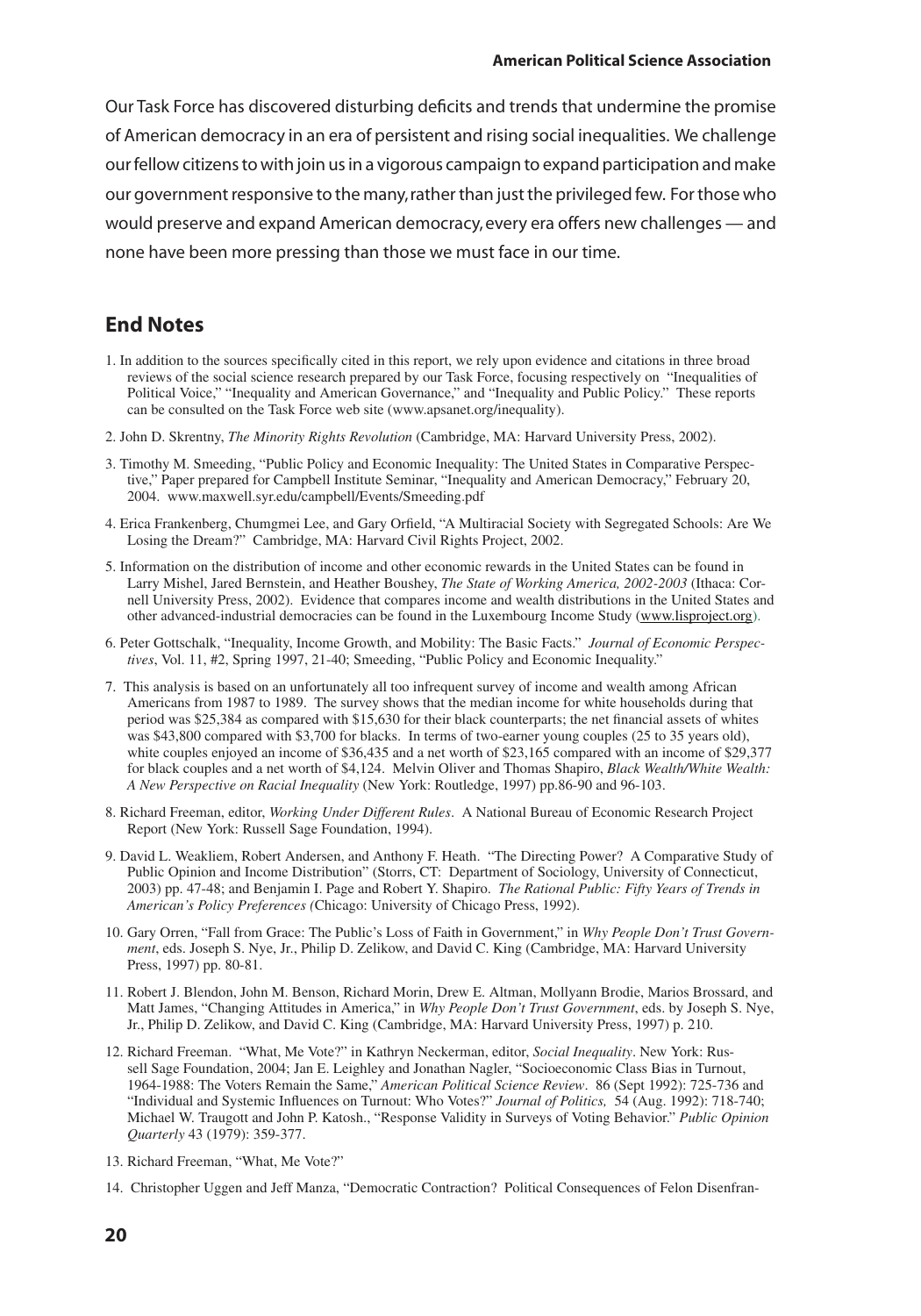chisement in the United States." *American Sociological Review* 67 (December 2000): 777-803.

- 15. Campaign Finance Institute Task Force on Presidential Nomination Financing, *Participation, Competition, and Engagement: How to Revive and Improve Public Funding for Presidential Nomination Politics* (Washington, DC: Campaign Finance Institute, 2003).
- 16. National Telecommunications and Information Administration. "Falling through the Net II: New Data on the Digital Divide." 1997. www.ntia.doc.gov/ntiahome/net2/falling.html. Pippa Norris*. Digital Divide: Civic Information, Information Poverty, and the Internet Worldwide* (Cambridge: Cambridge University Press, 2001).
- 17. Valerie Sheridan, ed., *Washington Representatives 2001* (Washington, D.C.: Columbia Books, 2001).
- 18. Jeffrey M. Berry, *The New Liberalism: The Rising Power of Citizen Groups* (Washington, D.C.: Brookings Institution Press, 1999).
- 19. *Statistical Abstract* on the web site of the U.S. Bureau of the Census (www.census.gov/statab/www).
- 20. Theda Skocpol, *Diminished Democracy: From Membership to Management in American Civic Life* (Norman, OK: University of Oklahoma Press, 2003) Figure 5.20.
- 21. Skocpol, *Diminished Democracy*; and Theda Skocpol, "Voice and Inequality: The Transformation of American Civic Democracy," *Perspectives on Politics* 2(1) (March 2004): 3-20.
- 22. Berry, *The New Liberalism*, 1999; and Kay Lehman Schlozman and John T. Tierney*, Organized Interests and American Democracy* (New York: Harper & Row, 1986).
- 23. Steven E. Schier, *By Invitation Only: The Rise of Exclusive Politics in the United States* (Pittsburgh, PA: University of Pittsburgh Press, 2000).
- 24. Steven J. Rosenstone and John Mark Hansen, *Mobilization, Participation, and Democracy in America* (New York: Macmillan, 1993); and Alan S. Gerber and Donald P. Green, "The Effects of Canvassing, Telephone Calls, and Direct Mail on Voter Turnout: A Field Experiment," *American Political Science Review* 94 (September 2000): 653-63.
- 25. Sidney Verba, Kay Lehman Schlozman, and Henry E. Brady, *Voice and Equality: Civic Voluntarism in American Politics*. (Cambridge: Harvard University Press, 1995).
- 26. Morris P. Fiorina, "Extreme Voices: A Dark Side of Civic Engagement" in *Civic Engagement in American Democracy*, eds. Theda Skocpol and Morris P. Fiorina (Washington, D.C., and New York: Brookings Institution Press and Russell Sage Foundation, 1999) pp. 395-425.
- 27. Stephen Ansolabehere, John M. De Figueiredo, and James M. Snyder, "Why Is There So Little Money in U.S. Politics?" Working Paper 9409. National Bureau of Economic Research. Cambridge, MA, 2002, and "Why Is There So Little Money in U.S. Politics?" *Journal of Economic Perspectives* 17(2003): 105-30; John R. Wright, "PACs, Contributions, and Roll Calls: An Organizational Perspective," *American Political Science Review* 79 (1985): 400-14, and "Contributions, Lobbying, and Committee Voting in the U.S. House of Representatives," *American Political Science Review* 84 (1990): 417-38.
- 28. J. David Gopoian, "What Makes PACs Tick? An Analysis of the Allocation Patterns of Economic Interest Groups," *American Journal of Political Science* 28 (1984): 259-81; Richard L. Hall, and Frank W. Wayman, "Buying Time: Moneyed Interests and the Mobilization of Bias in Congressional Committees," *American Political Science Review* 84 (1990): 797-820; Randall S. Kroszner and Thomas Stratmann, "Interest Group Competition and the Organization of Congress: Theory and Evidence from Financial Services Political Action Committees," *American Economic Review* 88 (1998): 1163-87; and Laura Langbein, "Money and Access: Some Empirical Evidence." *Journal of Politics* 48 (1986): 1052-62.
- 29. Steven Balla, Eric Lawrence, Forrest Maltzman, and Lee Sigelman, "Partisanship, Blame Avoidance, and the Distribution of Legislative Pork," *American Journal of Political Science* 46 (July 2002): 515-525; Thomas Carsey and Barry Rundquist, "Party and Committee in Distributive Politics: Evidence from Defense Spending," *Journal of Politics* 61 (1999): 1156-1169; Frances Lee, "Senate Representation and Coalition Building in Distributive Politics," *American Political Science Review* 94 (2000): 59-72; Steven Levitt and James Snyder, "The Impact of Federal Spending on House Election Outcomes," *Journal of Political Economy* 105 (1997): 30-53, and "Political Parties and the Distribution of Federal Outlays," *American Political Science Review* 39 (1995): 958-980.
- 30. Lawrence Jacobs and Robert Shapiro, *Politicians Don't Pander: Political Manipulation and the Loss of Democratic Responsiveness (*Chicago: University of Chicago Press, 2000).
- 31. Larry Bartels, "Economic Inequality and Political Representation," paper presented at the 2002 Annual Meeting of the American Political Science Association, Boston, and winner of the Association's "Best Paper" Award (www.princeton.edu/~bartels/papers).